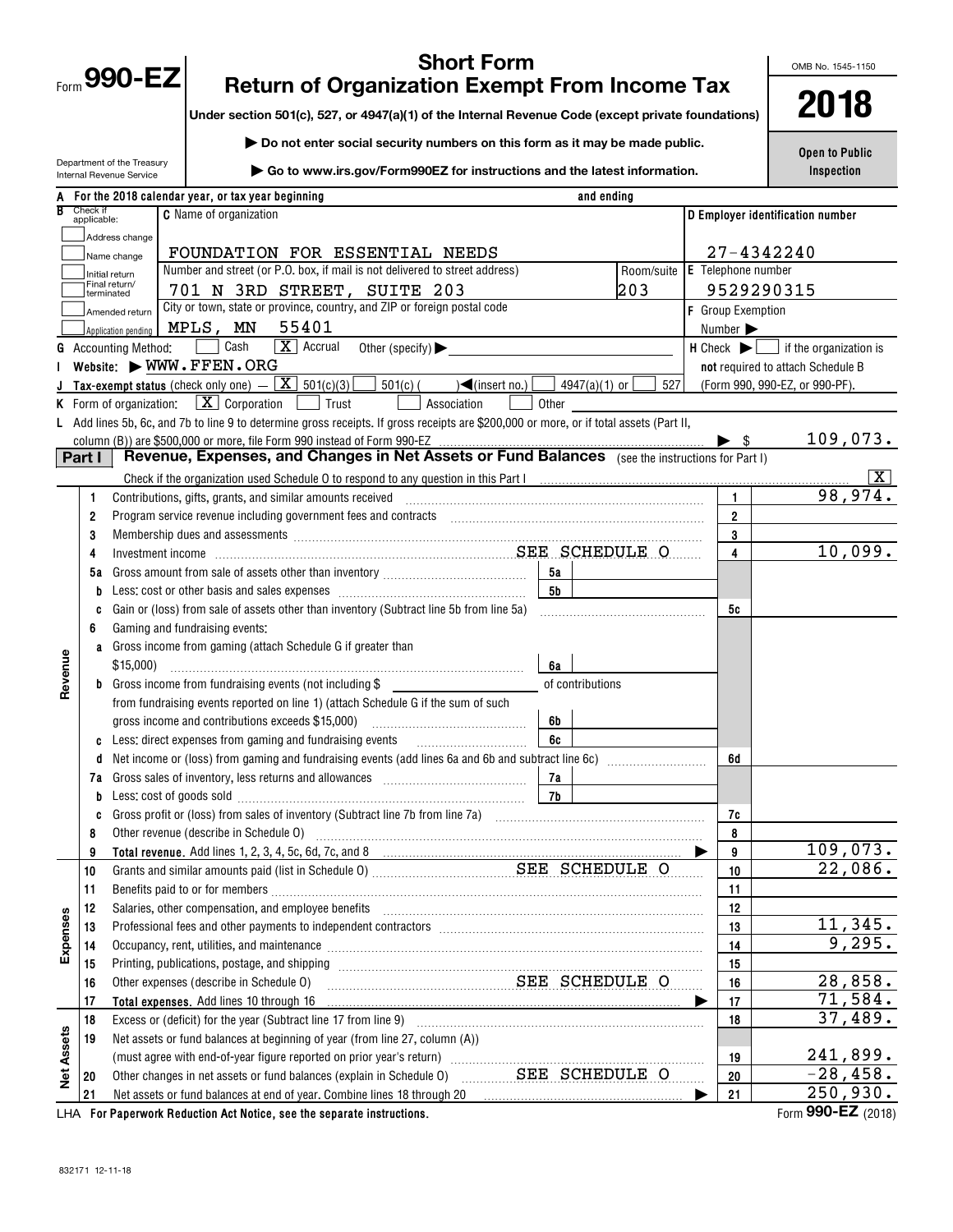|    | FOUNDATION FOR ESSENTIAL NEEDS<br>Form 990-EZ (2018)                                                                                                                                                                                                                           |                     |                                       |                         | 27-4342240                                           | Page 2                      |
|----|--------------------------------------------------------------------------------------------------------------------------------------------------------------------------------------------------------------------------------------------------------------------------------|---------------------|---------------------------------------|-------------------------|------------------------------------------------------|-----------------------------|
|    | <b>Balance Sheets</b> (see the instructions for Part II)<br>Part II                                                                                                                                                                                                            |                     |                                       |                         |                                                      |                             |
|    | Check if the organization used Schedule O to respond to any question in this Part II                                                                                                                                                                                           |                     |                                       |                         |                                                      | $\overline{\mathbf{x}}$     |
|    |                                                                                                                                                                                                                                                                                |                     | (A) Beginning of year                 |                         |                                                      | (B) End of year             |
| 22 |                                                                                                                                                                                                                                                                                |                     | 40,488.                               | 22                      |                                                      | 53,316.                     |
| 23 |                                                                                                                                                                                                                                                                                |                     |                                       | 23                      |                                                      |                             |
| 24 |                                                                                                                                                                                                                                                                                |                     | 201,411.                              | 24                      |                                                      | 199,061.                    |
| 25 | Total assets <b>continuous continuous continuous continuous</b> continuous continuous continuous continuous continuous                                                                                                                                                         |                     | 241,899.                              | 25                      |                                                      | 252, 377.                   |
| 26 | Total liabilities (describe in Schedule 0) SEE SCHEDULE O                                                                                                                                                                                                                      |                     | 0.                                    | 26                      |                                                      | 1,447.                      |
| 27 | Net assets or fund balances (line 27 of column (B) must agree with line 21)                                                                                                                                                                                                    |                     | 241,899.                              | 27                      |                                                      | 250,930.                    |
|    | Statement of Program Service Accomplishments (see the instructions for Part III)<br>Part III                                                                                                                                                                                   |                     |                                       |                         |                                                      | <b>Expenses</b>             |
|    | Check if the organization used Schedule O to respond to any question in this Part III                                                                                                                                                                                          |                     |                                       | $\overline{\mathbf{X}}$ | (Required for section<br>$501(c)(3)$ and $501(c)(4)$ |                             |
|    | What is the organization's primary exempt purpose? SEE SCHEDULE O                                                                                                                                                                                                              |                     |                                       |                         |                                                      | organizations; optional for |
|    | Describe the organization's program service accomplishments for each of its three largest program services, as measured by expenses. In a clear and concise                                                                                                                    |                     |                                       |                         | others.)                                             |                             |
|    | manner, describe the services provided, the number of persons benefited, and other relevant information for each program title.                                                                                                                                                |                     |                                       |                         |                                                      |                             |
| 28 | TO SUPPORT THE BASIC NEEDS OF COMMUNITY SERVICE                                                                                                                                                                                                                                |                     |                                       |                         |                                                      |                             |
|    | ORGANIZATIONS AND THE PEOPLE SERVED BY THOSE                                                                                                                                                                                                                                   |                     |                                       |                         |                                                      |                             |
|    | ORGANIZATIONS.                                                                                                                                                                                                                                                                 |                     |                                       |                         |                                                      |                             |
|    | (Grants \$                                                                                                                                                                                                                                                                     |                     |                                       |                         | 28a                                                  | 51,971.                     |
| 29 |                                                                                                                                                                                                                                                                                |                     |                                       |                         |                                                      |                             |
|    |                                                                                                                                                                                                                                                                                |                     |                                       |                         |                                                      |                             |
|    |                                                                                                                                                                                                                                                                                |                     |                                       |                         |                                                      |                             |
|    | (Grants \$                                                                                                                                                                                                                                                                     |                     |                                       |                         | 29a                                                  |                             |
| 30 |                                                                                                                                                                                                                                                                                |                     |                                       |                         |                                                      |                             |
|    |                                                                                                                                                                                                                                                                                |                     |                                       |                         |                                                      |                             |
|    |                                                                                                                                                                                                                                                                                |                     |                                       |                         |                                                      |                             |
|    | (Grants \$                                                                                                                                                                                                                                                                     |                     | ▶                                     |                         | 30a                                                  |                             |
|    | 31 Other program services (describe in Schedule O)                                                                                                                                                                                                                             |                     |                                       |                         |                                                      |                             |
|    | (Grants \$                                                                                                                                                                                                                                                                     |                     |                                       |                         | 31a                                                  |                             |
|    | 32 Total program service expenses (add lines 28a through 31a)<br>$\frac{132}{100}$ rogram service expenses (add lines 28a through 31a)<br>List of Officers, Directors, Trustees, and Key Employees (ilist each one even if not compensated - see the instructions for Part IV) |                     |                                       |                         | 32                                                   | 51,971.                     |
|    | <b>Part IV</b>                                                                                                                                                                                                                                                                 |                     |                                       |                         |                                                      |                             |
|    | Check if the organization used Schedule O to respond to any question in this Part IV                                                                                                                                                                                           |                     |                                       |                         |                                                      |                             |
|    |                                                                                                                                                                                                                                                                                | (b) Average hours   | (C) Reportable                        |                         | (d) Health benefits,<br>contributions to             | (e) Estimated               |
|    | (a) Name and title                                                                                                                                                                                                                                                             | per week devoted to | compensation (Forms<br>W-2/1099-MISC) |                         | employee benefit<br>plans, and deferred              | amount of other             |
|    |                                                                                                                                                                                                                                                                                | position            | (if not paid, enter -0-)              |                         | compensation                                         | compensation                |
|    | DOUG KOHRS                                                                                                                                                                                                                                                                     |                     |                                       |                         |                                                      |                             |
|    | PRESIDENT                                                                                                                                                                                                                                                                      | 8.00                | 0.                                    |                         | 0.                                                   | $0$ .                       |
|    | <b>CAROLYN KOHRS</b>                                                                                                                                                                                                                                                           |                     |                                       |                         |                                                      |                             |
|    | <b>SECRETARY</b>                                                                                                                                                                                                                                                               | 14.00               | $0$ .                                 |                         | 0.                                                   | 0.                          |
|    | <b>JESSICA RAUSCH</b>                                                                                                                                                                                                                                                          |                     |                                       |                         |                                                      |                             |
|    | <b>DIRECTOR</b>                                                                                                                                                                                                                                                                | 1.00                | $0$ .                                 |                         | 0.                                                   | 0.                          |
|    | SUSAN L GILLMAN                                                                                                                                                                                                                                                                |                     |                                       |                         |                                                      |                             |
|    | <b>DIRECTOR</b>                                                                                                                                                                                                                                                                | 12.00               | $0$ .                                 |                         | 0.                                                   | 0.                          |
|    | DAVE SUMNICHT                                                                                                                                                                                                                                                                  |                     |                                       |                         |                                                      |                             |
|    | <b>DIRECTOR</b>                                                                                                                                                                                                                                                                | 8.00                | $0$ .                                 |                         | 0.                                                   | 0.                          |
|    | SHAYE MANDLE                                                                                                                                                                                                                                                                   |                     |                                       |                         |                                                      |                             |
|    | <b>DIRECTOR</b>                                                                                                                                                                                                                                                                | 1.00                | $0$ .                                 |                         | 0.                                                   | 0.                          |
|    | MICHAEL NIZNIK                                                                                                                                                                                                                                                                 |                     |                                       |                         |                                                      |                             |
|    | <b>TREASURER</b>                                                                                                                                                                                                                                                               | 2.00                | $0$ .                                 |                         | 0.                                                   | 0.                          |
|    |                                                                                                                                                                                                                                                                                |                     |                                       |                         |                                                      |                             |
|    |                                                                                                                                                                                                                                                                                |                     |                                       |                         |                                                      |                             |
|    |                                                                                                                                                                                                                                                                                |                     |                                       |                         |                                                      |                             |
|    |                                                                                                                                                                                                                                                                                |                     |                                       |                         |                                                      |                             |
|    |                                                                                                                                                                                                                                                                                |                     |                                       |                         |                                                      |                             |
|    |                                                                                                                                                                                                                                                                                |                     |                                       |                         |                                                      |                             |
|    |                                                                                                                                                                                                                                                                                |                     |                                       |                         |                                                      |                             |
|    |                                                                                                                                                                                                                                                                                |                     |                                       |                         |                                                      |                             |
|    |                                                                                                                                                                                                                                                                                |                     |                                       |                         |                                                      |                             |
|    |                                                                                                                                                                                                                                                                                |                     |                                       |                         |                                                      |                             |
|    |                                                                                                                                                                                                                                                                                |                     |                                       |                         |                                                      |                             |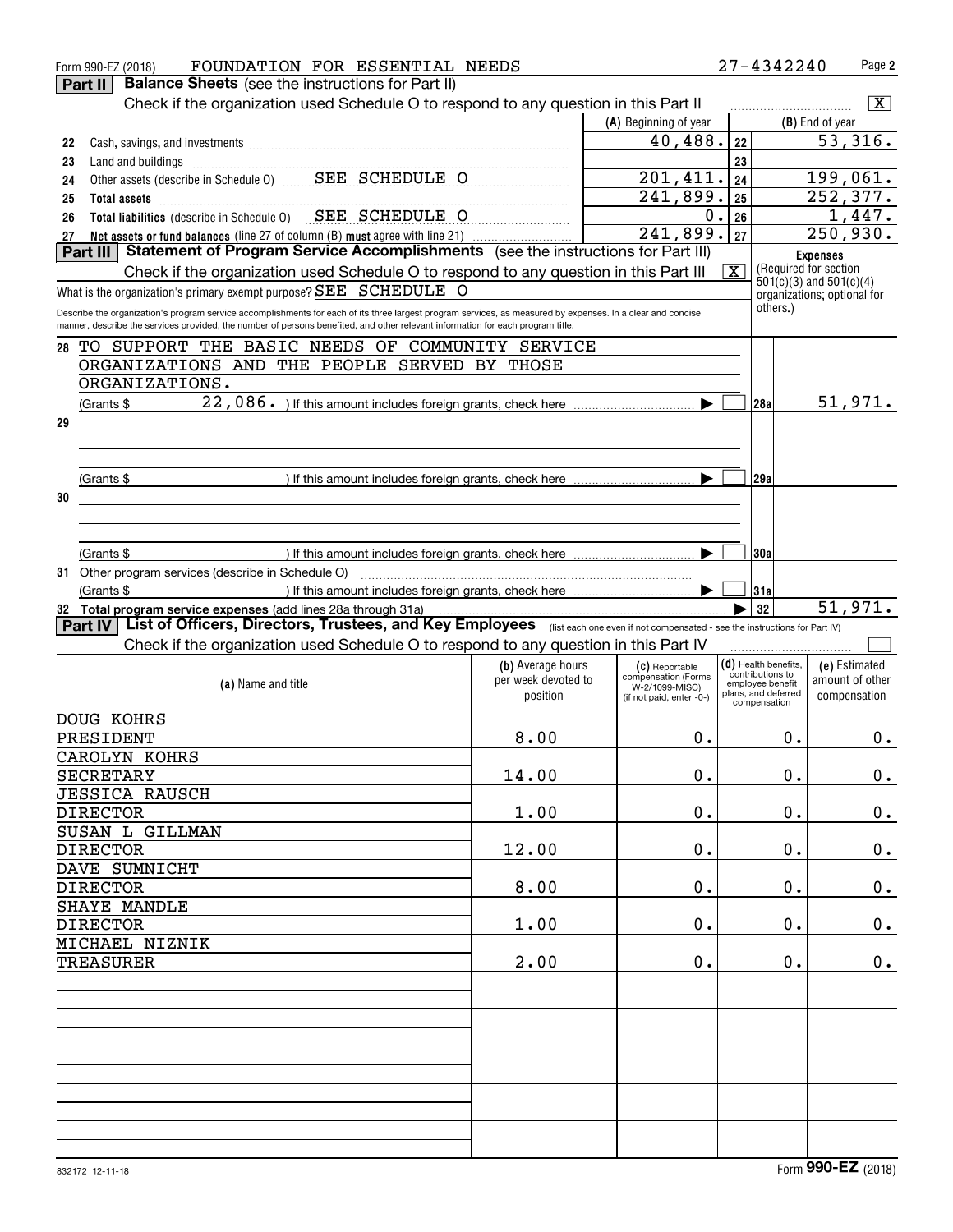|    | 27-4342240<br>FOUNDATION FOR ESSENTIAL NEEDS<br>Form 990-EZ (2018)                                                                                                                                                                                                                                                                                                                                                                                             |                 |     | Page 3       |
|----|----------------------------------------------------------------------------------------------------------------------------------------------------------------------------------------------------------------------------------------------------------------------------------------------------------------------------------------------------------------------------------------------------------------------------------------------------------------|-----------------|-----|--------------|
|    | Other Information (Note the Schedule A and personal benefit contract statement requirements in the<br><b>Part V</b>                                                                                                                                                                                                                                                                                                                                            |                 |     |              |
|    | instructions for Part V.) Check if the organization used Sch. O to respond to any question in this Part V                                                                                                                                                                                                                                                                                                                                                      |                 |     | $\mathbf{x}$ |
|    |                                                                                                                                                                                                                                                                                                                                                                                                                                                                |                 |     | Yes  No      |
| 33 | Did the organization engage in any significant activity not previously reported to the IRS? If "Yes," provide a detailed description of each                                                                                                                                                                                                                                                                                                                   |                 |     |              |
|    | activity in Schedule O                                                                                                                                                                                                                                                                                                                                                                                                                                         | 33              |     | X            |
| 34 | Were any significant changes made to the organizing or governing documents? If "Yes," attach a conformed copy of the amended                                                                                                                                                                                                                                                                                                                                   |                 |     |              |
|    | documents if they reflect a change to the organization's name. Otherwise, explain the change on Schedule O (see instructions)                                                                                                                                                                                                                                                                                                                                  | 34              |     | x            |
|    | 35a Did the organization have unrelated business gross income of \$1,000 or more during the year from business activities (such as those reported                                                                                                                                                                                                                                                                                                              |                 |     |              |
|    |                                                                                                                                                                                                                                                                                                                                                                                                                                                                | 35a             |     | X            |
|    |                                                                                                                                                                                                                                                                                                                                                                                                                                                                | 35 <sub>b</sub> | N/R |              |
|    | Was the organization a section $501(c)(4)$ , $501(c)(5)$ , or $501(c)(6)$ organization subject to section 6033(e) notice, reporting, and proxy tax                                                                                                                                                                                                                                                                                                             |                 |     |              |
|    |                                                                                                                                                                                                                                                                                                                                                                                                                                                                | 35c             |     | x            |
| 36 | Did the organization undergo a liquidation, dissolution, termination, or significant disposition of net assets during the year? If "Yes,"                                                                                                                                                                                                                                                                                                                      |                 |     |              |
|    |                                                                                                                                                                                                                                                                                                                                                                                                                                                                | 36              |     | x            |
|    | 37a Enter amount of political expenditures, direct or indirect, as described in the instructions $\Box$<br>0.                                                                                                                                                                                                                                                                                                                                                  |                 |     |              |
|    |                                                                                                                                                                                                                                                                                                                                                                                                                                                                | 37 <sub>b</sub> |     | x            |
|    | 38a Did the organization borrow from, or make any loans to, any officer, director, trustee, or key employee or were any such loans made                                                                                                                                                                                                                                                                                                                        |                 |     |              |
|    |                                                                                                                                                                                                                                                                                                                                                                                                                                                                | 38a             |     | x            |
|    | N/A<br>38 <sub>b</sub>                                                                                                                                                                                                                                                                                                                                                                                                                                         |                 |     |              |
| 39 | Section 501(c)(7) organizations. Enter:                                                                                                                                                                                                                                                                                                                                                                                                                        |                 |     |              |
|    | N/A<br>39a                                                                                                                                                                                                                                                                                                                                                                                                                                                     |                 |     |              |
|    | N/A<br>39 <sub>b</sub>                                                                                                                                                                                                                                                                                                                                                                                                                                         |                 |     |              |
|    | 40a Section 501(c)(3) organizations. Enter amount of tax imposed on the organization during the year under:                                                                                                                                                                                                                                                                                                                                                    |                 |     |              |
|    | 0.                                                                                                                                                                                                                                                                                                                                                                                                                                                             |                 |     |              |
|    | <b>b</b> Section 501(c)(3), 501(c)(4), and 501(c)(29) organizations. Did the organization engage in any section 4958 excess benefit                                                                                                                                                                                                                                                                                                                            |                 |     |              |
|    | transaction during the year, or did it engage in an excess benefit transaction in a prior year that has not been reported on any                                                                                                                                                                                                                                                                                                                               |                 |     |              |
|    |                                                                                                                                                                                                                                                                                                                                                                                                                                                                | 40b             |     | х            |
|    | Section 501(c)(3), 501(c)(4), and 501(c)(29) organizations. Enter amount of tax imposed on                                                                                                                                                                                                                                                                                                                                                                     |                 |     |              |
|    | 0.<br>$\begin{picture}(20,20) \put(0,0){\line(1,0){10}} \put(15,0){\line(1,0){10}} \put(15,0){\line(1,0){10}} \put(15,0){\line(1,0){10}} \put(15,0){\line(1,0){10}} \put(15,0){\line(1,0){10}} \put(15,0){\line(1,0){10}} \put(15,0){\line(1,0){10}} \put(15,0){\line(1,0){10}} \put(15,0){\line(1,0){10}} \put(15,0){\line(1,0){10}} \put(15,0){\line(1$<br>organization managers or disqualified persons during the year under sections 4912, 4955, and 4958 |                 |     |              |
|    | d Section 501(c)(3), 501(c)(4), and 501(c)(29) organizations. Enter amount of tax on line 40c reimbursed<br>$0$ .                                                                                                                                                                                                                                                                                                                                              |                 |     |              |
|    | by the organization<br>e All organizations. At any time during the tax year, was the organization a party to a prohibited tax shelter                                                                                                                                                                                                                                                                                                                          |                 |     |              |
|    | transaction? If "Yes," complete Form 8886-T                                                                                                                                                                                                                                                                                                                                                                                                                    | 40e             |     | x            |
| 41 | List the states with which a copy of this return is filed $\triangleright$ MN                                                                                                                                                                                                                                                                                                                                                                                  |                 |     |              |
|    | Telephone no. $\triangleright$ 952–486–2819<br>NIZNIK<br>42a The organization's books are in care of $\blacktriangleright$ MICHAEL                                                                                                                                                                                                                                                                                                                             |                 |     |              |
|    | $ZIP + 4$ $\triangleright$ 55401<br>Located at > 701 N. 3RD STREEET, MINNEAPOLIS, MN                                                                                                                                                                                                                                                                                                                                                                           |                 |     |              |
|    | <b>b</b> At any time during the calendar year, did the organization have an interest in or a signature or other authority                                                                                                                                                                                                                                                                                                                                      |                 |     |              |
|    | over a financial account in a foreign country (such as a bank account, securities account, or other financial                                                                                                                                                                                                                                                                                                                                                  |                 |     | Yes No       |
|    | account)?                                                                                                                                                                                                                                                                                                                                                                                                                                                      | 42b             |     | x            |
|    | If "Yes," enter the name of the foreign country:                                                                                                                                                                                                                                                                                                                                                                                                               |                 |     |              |
|    | See the instructions for exceptions and filing requirements for FinCEN Form 114, Report of Foreign Bank and Financial Accounts (FBAR).                                                                                                                                                                                                                                                                                                                         |                 |     |              |
|    |                                                                                                                                                                                                                                                                                                                                                                                                                                                                | 42c             |     | x            |
|    | If "Yes," enter the name of the foreign country: $\blacktriangleright$                                                                                                                                                                                                                                                                                                                                                                                         |                 |     |              |
| 43 |                                                                                                                                                                                                                                                                                                                                                                                                                                                                |                 |     |              |
|    |                                                                                                                                                                                                                                                                                                                                                                                                                                                                | N/A             |     |              |
|    |                                                                                                                                                                                                                                                                                                                                                                                                                                                                |                 |     |              |
|    |                                                                                                                                                                                                                                                                                                                                                                                                                                                                |                 |     | Yes No       |
|    | 44a Did the organization maintain any donor advised funds during the year? If "Yes," Form 990 must be completed instead of                                                                                                                                                                                                                                                                                                                                     |                 |     |              |
|    | Form 990-EZ                                                                                                                                                                                                                                                                                                                                                                                                                                                    | 44a             |     | x            |
|    | <b>b</b> Did the organization operate one or more hospital facilities during the year? If "Yes," Form 990 must be completed instead                                                                                                                                                                                                                                                                                                                            |                 |     |              |
|    |                                                                                                                                                                                                                                                                                                                                                                                                                                                                | 44b             |     | х            |
|    | Did the organization receive any payments for indoor tanning services during the year?<br>                                                                                                                                                                                                                                                                                                                                                                     | 44c             |     | х            |
|    | d If "Yes" to line 44c, has the organization filed a Form 720 to report these payments? If "No," provide an explanation                                                                                                                                                                                                                                                                                                                                        |                 |     |              |
|    |                                                                                                                                                                                                                                                                                                                                                                                                                                                                | 44d             |     |              |
|    |                                                                                                                                                                                                                                                                                                                                                                                                                                                                | 45a             |     | x            |
|    | <b>b</b> Did the organization receive any payment from or engage in any transaction with a controlled entity within the meaning of section                                                                                                                                                                                                                                                                                                                     |                 |     |              |
|    |                                                                                                                                                                                                                                                                                                                                                                                                                                                                | 45b             |     |              |

**Form 990-EZ** (2018)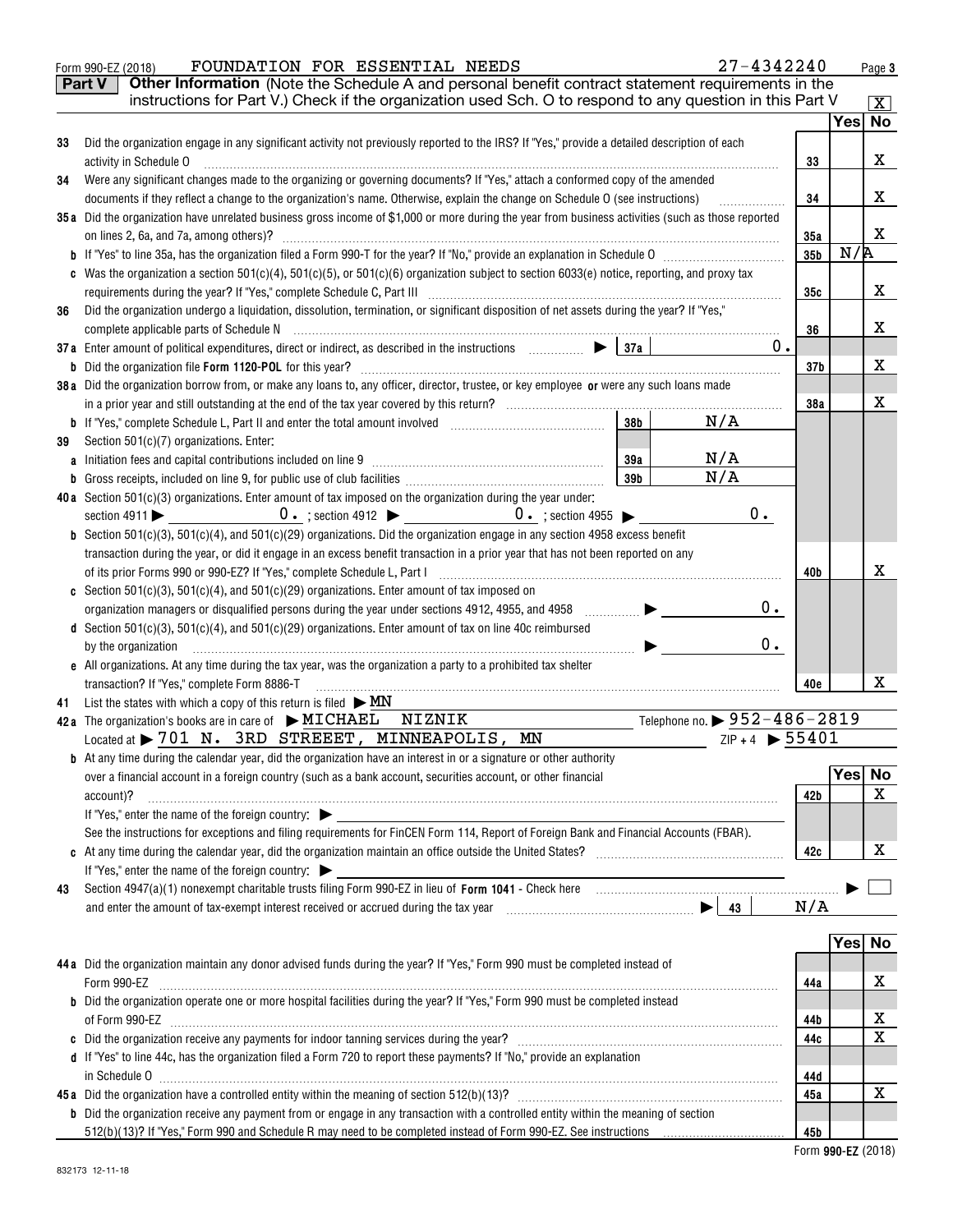|                 |                                                                                                                                                                                                                                  |                      |                     |          |                                       |                                      |                        |                 | Yes∣ No                 |  |
|-----------------|----------------------------------------------------------------------------------------------------------------------------------------------------------------------------------------------------------------------------------|----------------------|---------------------|----------|---------------------------------------|--------------------------------------|------------------------|-----------------|-------------------------|--|
| 46              | Did the organization engage, directly or indirectly, in political campaign activities on behalf of or in opposition to candidates for public office?                                                                             |                      |                     |          |                                       |                                      |                        |                 |                         |  |
|                 | If "Yes," complete Schedule C. Part I                                                                                                                                                                                            |                      |                     |          |                                       |                                      | 46                     |                 | x                       |  |
| Part VI         | Section 501(c)(3) Organizations Only                                                                                                                                                                                             |                      |                     |          |                                       |                                      |                        |                 |                         |  |
|                 | All section 501(c)(3) organizations must answer questions 47-49b and 52, and complete the tables for lines 50 and 51.                                                                                                            |                      |                     |          |                                       |                                      |                        |                 |                         |  |
|                 |                                                                                                                                                                                                                                  |                      |                     |          |                                       |                                      |                        | <b>Yes</b>      | No                      |  |
|                 |                                                                                                                                                                                                                                  |                      |                     |          |                                       |                                      | 47                     |                 | $\overline{\textbf{X}}$ |  |
| 47<br>48        | Did the organization engage in lobbying activities or have a section 501(h) election in effect during the tax year? If "Yes," complete Sch. C, Part II                                                                           |                      |                     |          |                                       |                                      | 48                     |                 | $\overline{\mathbf{x}}$ |  |
| 49 a            | Did the organization make any transfers to an exempt non-charitable related organization?<br>University management of management contains and the original containment contains and the control of the state of the state of the |                      |                     |          |                                       |                                      | 49a                    |                 | $\overline{\mathbf{x}}$ |  |
| b               |                                                                                                                                                                                                                                  |                      |                     |          |                                       |                                      | 49b                    |                 |                         |  |
| 50              | Complete this table for the organization's five highest compensated employees (other than officers, directors, trustees, and key employees) who each received more                                                               |                      |                     |          |                                       |                                      |                        |                 |                         |  |
|                 | than \$100,000 of compensation from the organization. If there is none, enter "None."                                                                                                                                            |                      |                     |          |                                       |                                      |                        |                 |                         |  |
|                 | (a) Name and title of each employee                                                                                                                                                                                              |                      | (b) Average hours   |          | (C) Reportable                        | $(d)$ Health benefits,               |                        | (e) Estimated   |                         |  |
|                 |                                                                                                                                                                                                                                  |                      | per week devoted to |          | compensation (Forms<br>W-2/1099-MISC) | contributions to<br>employee benefit |                        | amount of other |                         |  |
|                 | <b>NONE</b>                                                                                                                                                                                                                      |                      | position            |          |                                       | plans, and deferred<br>compensation  |                        | compensation    |                         |  |
|                 |                                                                                                                                                                                                                                  |                      |                     |          |                                       |                                      |                        |                 |                         |  |
|                 |                                                                                                                                                                                                                                  |                      |                     |          |                                       |                                      |                        |                 |                         |  |
|                 |                                                                                                                                                                                                                                  |                      |                     |          |                                       |                                      |                        |                 |                         |  |
|                 |                                                                                                                                                                                                                                  |                      |                     |          |                                       |                                      |                        |                 |                         |  |
|                 |                                                                                                                                                                                                                                  |                      |                     |          |                                       |                                      |                        |                 |                         |  |
|                 |                                                                                                                                                                                                                                  |                      |                     |          |                                       |                                      |                        |                 |                         |  |
|                 |                                                                                                                                                                                                                                  |                      |                     |          |                                       |                                      |                        |                 |                         |  |
|                 |                                                                                                                                                                                                                                  |                      |                     |          |                                       |                                      |                        |                 |                         |  |
|                 |                                                                                                                                                                                                                                  |                      |                     |          |                                       |                                      |                        |                 |                         |  |
|                 |                                                                                                                                                                                                                                  |                      |                     |          |                                       |                                      |                        |                 |                         |  |
| 51              | Complete this table for the organization's five highest compensated independent contractors who each received more than \$100,000 of compensation from the<br>NONE<br>organization. If there is none, enter "None."              |                      |                     |          |                                       |                                      |                        |                 |                         |  |
|                 | (a) Name and business address of each independent contractor                                                                                                                                                                     |                      |                     |          | (b) Type of service                   |                                      | (c) Compensation       |                 |                         |  |
|                 |                                                                                                                                                                                                                                  |                      |                     |          |                                       |                                      |                        |                 |                         |  |
|                 |                                                                                                                                                                                                                                  |                      |                     |          |                                       |                                      |                        |                 |                         |  |
|                 |                                                                                                                                                                                                                                  |                      |                     |          |                                       |                                      |                        |                 |                         |  |
|                 |                                                                                                                                                                                                                                  |                      |                     |          |                                       |                                      |                        |                 |                         |  |
|                 |                                                                                                                                                                                                                                  |                      |                     |          |                                       |                                      |                        |                 |                         |  |
|                 |                                                                                                                                                                                                                                  |                      |                     |          |                                       |                                      |                        |                 |                         |  |
|                 |                                                                                                                                                                                                                                  |                      |                     |          |                                       |                                      |                        |                 |                         |  |
|                 |                                                                                                                                                                                                                                  |                      |                     |          |                                       |                                      |                        |                 |                         |  |
|                 |                                                                                                                                                                                                                                  |                      |                     |          |                                       |                                      |                        |                 |                         |  |
|                 | d Total number of other independent contractors each receiving over \$100,000                                                                                                                                                    |                      |                     |          |                                       |                                      |                        |                 |                         |  |
| 52              | Did the organization complete Schedule A? Note: All section 501(c)(3) organizations must attach a                                                                                                                                |                      |                     |          |                                       |                                      |                        |                 |                         |  |
|                 | completed Schedule A                                                                                                                                                                                                             |                      |                     |          |                                       |                                      | $\boxed{\text{X}}$ Yes |                 | No                      |  |
|                 | Under penalties of perjury, I declare that I have examined this return, including accompanying schedules and statements, and to the best of my knowledge and belief, it is                                                       |                      |                     |          |                                       |                                      |                        |                 |                         |  |
|                 | true, correct, and complete. Declaration of preparer (other than officer) is based on all information of which preparer has any knowledge.                                                                                       |                      |                     |          |                                       |                                      |                        |                 |                         |  |
|                 |                                                                                                                                                                                                                                  |                      |                     |          |                                       |                                      |                        |                 |                         |  |
| Sign            | Signature of officer                                                                                                                                                                                                             |                      |                     |          |                                       | Date                                 |                        |                 |                         |  |
| Here            | MICHAEL NIZNIK,<br>Type or print name and title                                                                                                                                                                                  | <b>TREASURER</b>     |                     |          |                                       |                                      |                        |                 |                         |  |
|                 | Print/Type preparer's name                                                                                                                                                                                                       | Preparer's signature |                     | Date     | Check                                 | if<br>PTIN                           |                        |                 |                         |  |
| Paid            |                                                                                                                                                                                                                                  |                      |                     |          | self-employed                         |                                      |                        |                 |                         |  |
| Preparer        | <b>JANE E. EHRESMANN</b>                                                                                                                                                                                                         | JANE E.              | <b>EHRESMANN</b>    | 05/08/19 |                                       | P00632775                            |                        |                 |                         |  |
| <b>Use Only</b> | Firm's name ELLINGSON<br>&.                                                                                                                                                                                                      | ELLINGSON,           | LTD                 |          |                                       | Firm's EIN ▶ 41-1399624              |                        |                 |                         |  |
|                 | Firm's address > 5101 VERNON AVE S                                                                                                                                                                                               |                      |                     |          | Phone no.                             | 952)                                 | $929 - 0315$           |                 |                         |  |
|                 | EDINA, MN 55436                                                                                                                                                                                                                  |                      |                     |          |                                       |                                      |                        |                 |                         |  |
|                 | May the IRS discuss this return with the preparer shown above? See instructions                                                                                                                                                  |                      |                     |          |                                       |                                      | $\overline{X}$ Yes     |                 | No                      |  |

Form 990-EZ (2018) Page FOUNDATION FOR ESSENTIAL NEEDS 27-4342240

**4**

**<sup>990-</sup>EZ**  Form (2018)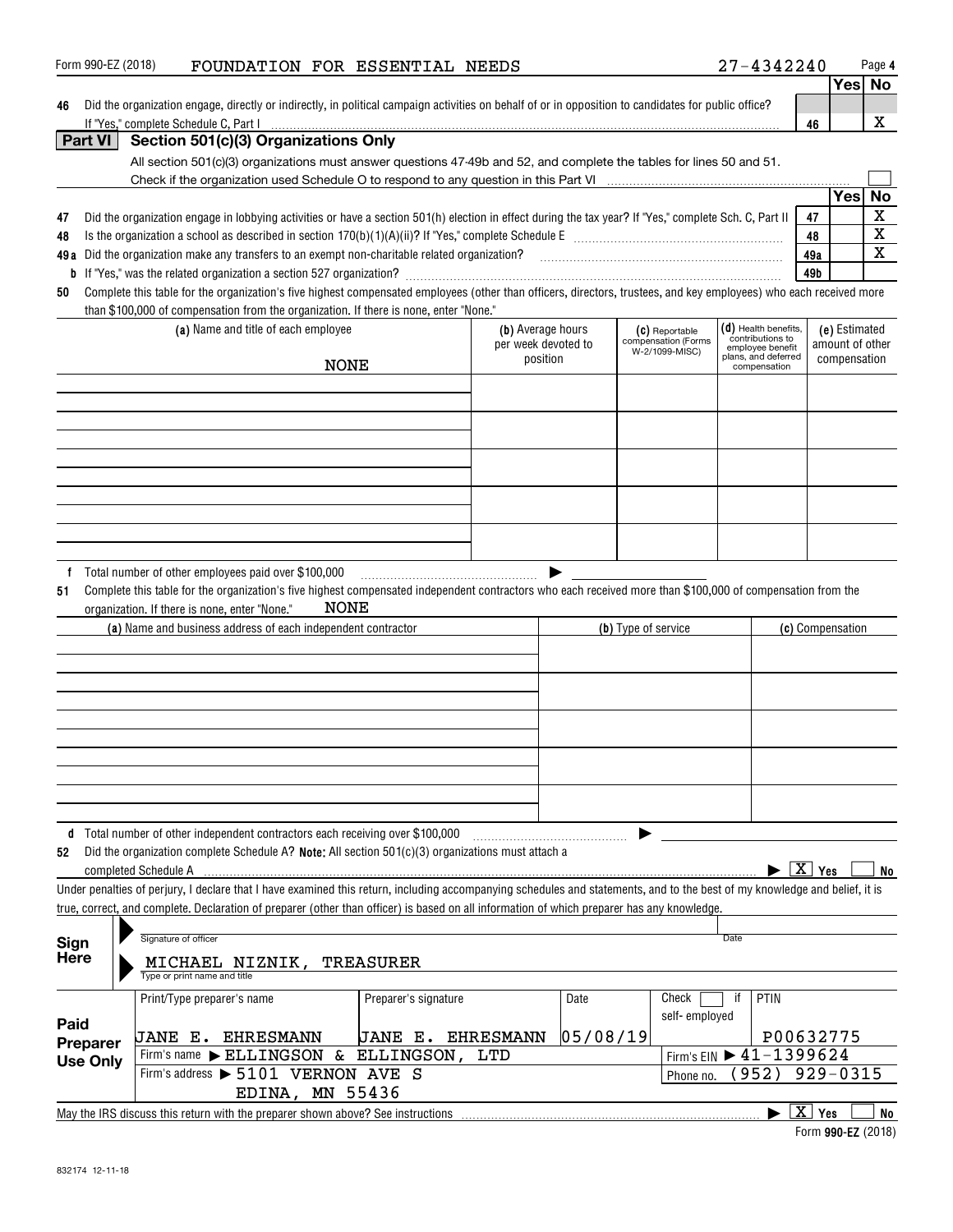| <b>SCHEDULE A</b> |
|-------------------|
|-------------------|

Department of the Treasury

**(Form 990 or 990-EZ)**

# **Public Charity Status and Public Support**

**Complete if the organization is a section 501(c)(3) organization or a section 4947(a)(1) nonexempt charitable trust.**

| Attach to Form 990 or Form 990-EZ. |
|------------------------------------|
|                                    |

OMB No. 1545-0047

**Open to Public**

**2018**

|       |                     | Internal Revenue Service                                                                                                                  |                                               |                                                                        | $\blacktriangleright$ Go to www.irs.gov/Form990 for instructions and the latest information.                                                  |                             |                                 |                            |  |  | <b>Inspection</b>                     |  |
|-------|---------------------|-------------------------------------------------------------------------------------------------------------------------------------------|-----------------------------------------------|------------------------------------------------------------------------|-----------------------------------------------------------------------------------------------------------------------------------------------|-----------------------------|---------------------------------|----------------------------|--|--|---------------------------------------|--|
|       |                     | Name of the organization                                                                                                                  |                                               |                                                                        |                                                                                                                                               |                             |                                 |                            |  |  | <b>Employer identification number</b> |  |
|       |                     |                                                                                                                                           |                                               |                                                                        | FOUNDATION FOR ESSENTIAL NEEDS                                                                                                                |                             |                                 |                            |  |  | 27-4342240                            |  |
|       | Part I              |                                                                                                                                           |                                               |                                                                        | Reason for Public Charity Status (All organizations must complete this part.) See instructions.                                               |                             |                                 |                            |  |  |                                       |  |
|       |                     |                                                                                                                                           |                                               |                                                                        | The organization is not a private foundation because it is: (For lines 1 through 12, check only one box.)                                     |                             |                                 |                            |  |  |                                       |  |
| 1.    |                     |                                                                                                                                           |                                               |                                                                        | A church, convention of churches, or association of churches described in section 170(b)(1)(A)(i).                                            |                             |                                 |                            |  |  |                                       |  |
| 2     |                     |                                                                                                                                           |                                               |                                                                        | A school described in section 170(b)(1)(A)(ii). (Attach Schedule E (Form 990 or 990-EZ).)                                                     |                             |                                 |                            |  |  |                                       |  |
| 3     |                     |                                                                                                                                           |                                               |                                                                        | A hospital or a cooperative hospital service organization described in section 170(b)(1)(A)(iii).                                             |                             |                                 |                            |  |  |                                       |  |
| 4     |                     |                                                                                                                                           |                                               |                                                                        | A medical research organization operated in conjunction with a hospital described in section 170(b)(1)(A)(iii). Enter the hospital's name,    |                             |                                 |                            |  |  |                                       |  |
|       |                     | city, and state:                                                                                                                          |                                               |                                                                        |                                                                                                                                               |                             |                                 |                            |  |  |                                       |  |
| 5.    |                     |                                                                                                                                           |                                               |                                                                        | An organization operated for the benefit of a college or university owned or operated by a governmental unit described in                     |                             |                                 |                            |  |  |                                       |  |
|       |                     |                                                                                                                                           |                                               | section 170(b)(1)(A)(iv). (Complete Part II.)                          |                                                                                                                                               |                             |                                 |                            |  |  |                                       |  |
| 6     |                     |                                                                                                                                           |                                               |                                                                        | A federal, state, or local government or governmental unit described in section 170(b)(1)(A)(v).                                              |                             |                                 |                            |  |  |                                       |  |
| 7     |                     | An organization that normally receives a substantial part of its support from a governmental unit or from the general public described in |                                               |                                                                        |                                                                                                                                               |                             |                                 |                            |  |  |                                       |  |
|       |                     |                                                                                                                                           |                                               | section 170(b)(1)(A)(vi). (Complete Part II.)                          |                                                                                                                                               |                             |                                 |                            |  |  |                                       |  |
| 8     |                     |                                                                                                                                           |                                               |                                                                        | A community trust described in section 170(b)(1)(A)(vi). (Complete Part II.)                                                                  |                             |                                 |                            |  |  |                                       |  |
| 9     |                     |                                                                                                                                           |                                               |                                                                        | An agricultural research organization described in section 170(b)(1)(A)(ix) operated in conjunction with a land-grant college                 |                             |                                 |                            |  |  |                                       |  |
|       |                     |                                                                                                                                           |                                               |                                                                        | or university or a non-land-grant college of agriculture (see instructions). Enter the name, city, and state of the college or                |                             |                                 |                            |  |  |                                       |  |
|       |                     | university:                                                                                                                               |                                               |                                                                        |                                                                                                                                               |                             |                                 |                            |  |  |                                       |  |
| 10    | $\lfloor x \rfloor$ |                                                                                                                                           |                                               |                                                                        | An organization that normally receives: (1) more than 33 1/3% of its support from contributions, membership fees, and gross receipts from     |                             |                                 |                            |  |  |                                       |  |
|       |                     |                                                                                                                                           |                                               |                                                                        |                                                                                                                                               |                             |                                 |                            |  |  |                                       |  |
|       |                     |                                                                                                                                           |                                               |                                                                        | activities related to its exempt functions - subject to certain exceptions, and (2) no more than 33 1/3% of its support from gross investment |                             |                                 |                            |  |  |                                       |  |
|       |                     |                                                                                                                                           |                                               |                                                                        | income and unrelated business taxable income (less section 511 tax) from businesses acquired by the organization after June 30, 1975.         |                             |                                 |                            |  |  |                                       |  |
|       |                     |                                                                                                                                           |                                               | See section 509(a)(2). (Complete Part III.)                            |                                                                                                                                               |                             |                                 |                            |  |  |                                       |  |
| 11    |                     |                                                                                                                                           |                                               |                                                                        | An organization organized and operated exclusively to test for public safety. See section 509(a)(4).                                          |                             |                                 |                            |  |  |                                       |  |
| 12    |                     |                                                                                                                                           |                                               |                                                                        | An organization organized and operated exclusively for the benefit of, to perform the functions of, or to carry out the purposes of one or    |                             |                                 |                            |  |  |                                       |  |
|       |                     |                                                                                                                                           |                                               |                                                                        | more publicly supported organizations described in section 509(a)(1) or section 509(a)(2). See section 509(a)(3). Check the box in            |                             |                                 |                            |  |  |                                       |  |
|       |                     |                                                                                                                                           |                                               |                                                                        | lines 12a through 12d that describes the type of supporting organization and complete lines 12e, 12f, and 12g.                                |                             |                                 |                            |  |  |                                       |  |
| а     |                     |                                                                                                                                           |                                               |                                                                        | Type I. A supporting organization operated, supervised, or controlled by its supported organization(s), typically by giving                   |                             |                                 |                            |  |  |                                       |  |
|       |                     |                                                                                                                                           |                                               |                                                                        | the supported organization(s) the power to regularly appoint or elect a majority of the directors or trustees of the supporting               |                             |                                 |                            |  |  |                                       |  |
|       |                     |                                                                                                                                           |                                               | organization. You must complete Part IV, Sections A and B.             |                                                                                                                                               |                             |                                 |                            |  |  |                                       |  |
| b     |                     |                                                                                                                                           |                                               |                                                                        | Type II. A supporting organization supervised or controlled in connection with its supported organization(s), by having                       |                             |                                 |                            |  |  |                                       |  |
|       |                     |                                                                                                                                           |                                               |                                                                        | control or management of the supporting organization vested in the same persons that control or manage the supported                          |                             |                                 |                            |  |  |                                       |  |
|       |                     |                                                                                                                                           |                                               | organization(s). You must complete Part IV, Sections A and C.          |                                                                                                                                               |                             |                                 |                            |  |  |                                       |  |
| с     |                     |                                                                                                                                           |                                               |                                                                        | Type III functionally integrated. A supporting organization operated in connection with, and functionally integrated with,                    |                             |                                 |                            |  |  |                                       |  |
|       |                     |                                                                                                                                           |                                               |                                                                        | its supported organization(s) (see instructions). You must complete Part IV, Sections A, D, and E.                                            |                             |                                 |                            |  |  |                                       |  |
| d     |                     |                                                                                                                                           |                                               |                                                                        | Type III non-functionally integrated. A supporting organization operated in connection with its supported organization(s)                     |                             |                                 |                            |  |  |                                       |  |
|       |                     |                                                                                                                                           |                                               |                                                                        | that is not functionally integrated. The organization generally must satisfy a distribution requirement and an attentiveness                  |                             |                                 |                            |  |  |                                       |  |
|       |                     |                                                                                                                                           |                                               |                                                                        | requirement (see instructions). You must complete Part IV, Sections A and D, and Part V.                                                      |                             |                                 |                            |  |  |                                       |  |
| е     |                     |                                                                                                                                           |                                               |                                                                        | Check this box if the organization received a written determination from the IRS that it is a Type I, Type II, Type III                       |                             |                                 |                            |  |  |                                       |  |
|       |                     |                                                                                                                                           |                                               |                                                                        | functionally integrated, or Type III non-functionally integrated supporting organization.                                                     |                             |                                 |                            |  |  |                                       |  |
|       |                     |                                                                                                                                           | f Enter the number of supported organizations |                                                                        |                                                                                                                                               |                             |                                 |                            |  |  |                                       |  |
|       |                     |                                                                                                                                           |                                               | Provide the following information about the supported organization(s). |                                                                                                                                               |                             |                                 |                            |  |  |                                       |  |
|       |                     | (i) Name of supported                                                                                                                     |                                               | (ii) EIN                                                               | (iii) Type of organization                                                                                                                    | in your governing document? | (iv) Is the organization listed | (v) Amount of monetary     |  |  | (vi) Amount of other                  |  |
|       |                     | organization                                                                                                                              |                                               |                                                                        | (described on lines 1-10<br>above (see instructions))                                                                                         | Yes                         | No                              | support (see instructions) |  |  | support (see instructions)            |  |
|       |                     |                                                                                                                                           |                                               |                                                                        |                                                                                                                                               |                             |                                 |                            |  |  |                                       |  |
|       |                     |                                                                                                                                           |                                               |                                                                        |                                                                                                                                               |                             |                                 |                            |  |  |                                       |  |
|       |                     |                                                                                                                                           |                                               |                                                                        |                                                                                                                                               |                             |                                 |                            |  |  |                                       |  |
|       |                     |                                                                                                                                           |                                               |                                                                        |                                                                                                                                               |                             |                                 |                            |  |  |                                       |  |
|       |                     |                                                                                                                                           |                                               |                                                                        |                                                                                                                                               |                             |                                 |                            |  |  |                                       |  |
|       |                     |                                                                                                                                           |                                               |                                                                        |                                                                                                                                               |                             |                                 |                            |  |  |                                       |  |
|       |                     |                                                                                                                                           |                                               |                                                                        |                                                                                                                                               |                             |                                 |                            |  |  |                                       |  |
|       |                     |                                                                                                                                           |                                               |                                                                        |                                                                                                                                               |                             |                                 |                            |  |  |                                       |  |
|       |                     |                                                                                                                                           |                                               |                                                                        |                                                                                                                                               |                             |                                 |                            |  |  |                                       |  |
|       |                     |                                                                                                                                           |                                               |                                                                        |                                                                                                                                               |                             |                                 |                            |  |  |                                       |  |
|       |                     |                                                                                                                                           |                                               |                                                                        |                                                                                                                                               |                             |                                 |                            |  |  |                                       |  |
| Total |                     |                                                                                                                                           |                                               |                                                                        |                                                                                                                                               |                             |                                 |                            |  |  |                                       |  |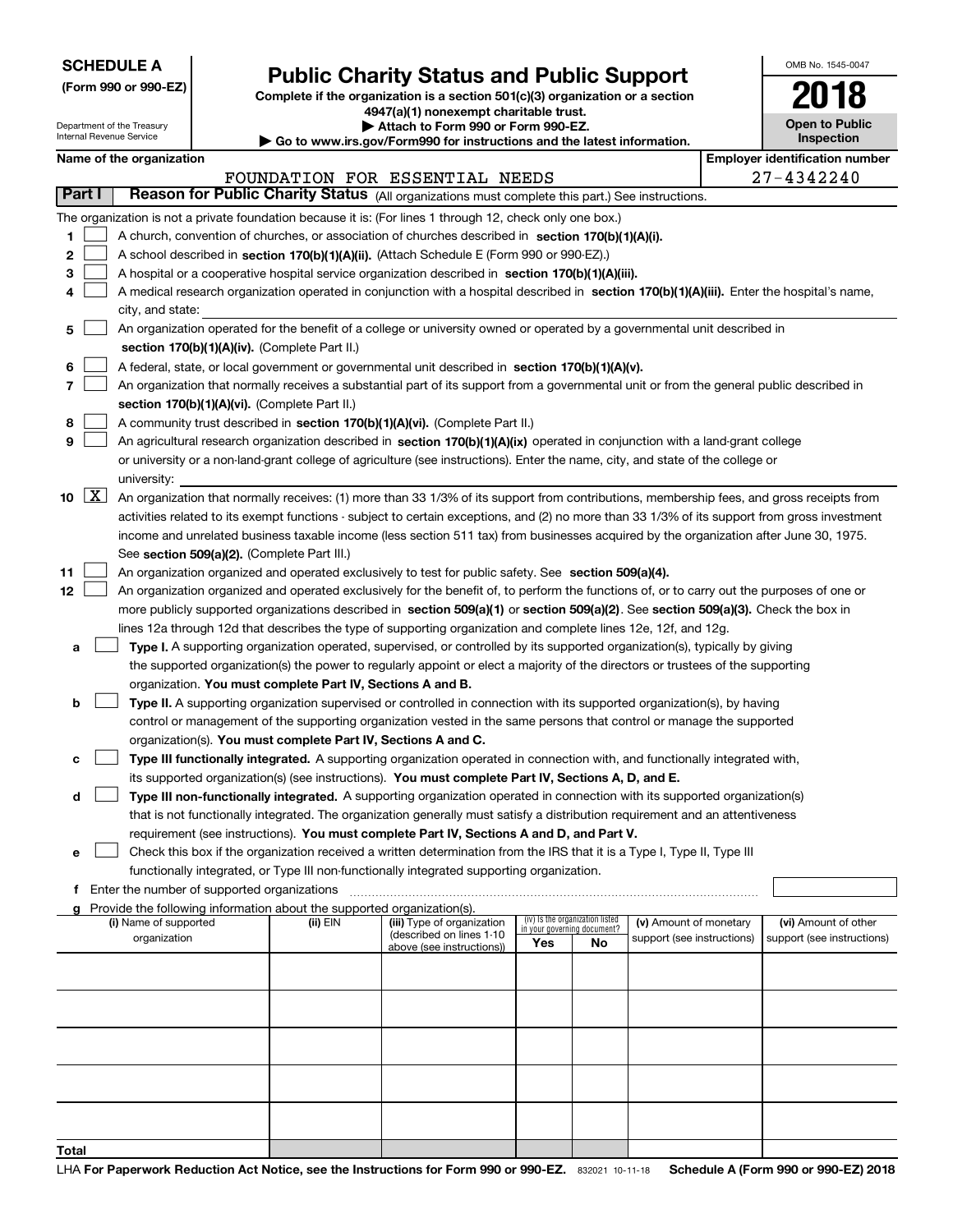## Schedule A (Form 990 or 990-EZ) 2018 Page FOUNDATION FOR ESSENTIAL NEEDS 27-4342240

**2**

(Complete only if you checked the box on line 5, 7, or 8 of Part I or if the organization failed to qualify under Part III. If the organization fails to qualify under the tests listed below, please complete Part III.) **Part II Support Schedule for Organizations Described in Sections 170(b)(1)(A)(iv) and 170(b)(1)(A)(vi)** 

|    | <b>Section A. Public Support</b>                                                                                                               |          |            |            |            |          |           |
|----|------------------------------------------------------------------------------------------------------------------------------------------------|----------|------------|------------|------------|----------|-----------|
|    | Calendar year (or fiscal year beginning in) $\blacktriangleright$                                                                              | (a) 2014 | $(b)$ 2015 | $(c)$ 2016 | (d) 2017   | (e) 2018 | (f) Total |
|    | 1 Gifts, grants, contributions, and                                                                                                            |          |            |            |            |          |           |
|    | membership fees received. (Do not                                                                                                              |          |            |            |            |          |           |
|    | include any "unusual grants.")                                                                                                                 |          |            |            |            |          |           |
|    | 2 Tax revenues levied for the organ-                                                                                                           |          |            |            |            |          |           |
|    | ization's benefit and either paid to                                                                                                           |          |            |            |            |          |           |
|    | or expended on its behalf                                                                                                                      |          |            |            |            |          |           |
|    | 3 The value of services or facilities                                                                                                          |          |            |            |            |          |           |
|    | furnished by a governmental unit to                                                                                                            |          |            |            |            |          |           |
|    | the organization without charge                                                                                                                |          |            |            |            |          |           |
|    | 4 Total. Add lines 1 through 3                                                                                                                 |          |            |            |            |          |           |
| 5. | The portion of total contributions                                                                                                             |          |            |            |            |          |           |
|    | by each person (other than a                                                                                                                   |          |            |            |            |          |           |
|    | governmental unit or publicly                                                                                                                  |          |            |            |            |          |           |
|    | supported organization) included                                                                                                               |          |            |            |            |          |           |
|    | on line 1 that exceeds 2% of the                                                                                                               |          |            |            |            |          |           |
|    | amount shown on line 11,                                                                                                                       |          |            |            |            |          |           |
|    | column (f)                                                                                                                                     |          |            |            |            |          |           |
|    | 6 Public support. Subtract line 5 from line 4.                                                                                                 |          |            |            |            |          |           |
|    | <b>Section B. Total Support</b>                                                                                                                |          |            |            |            |          |           |
|    | Calendar year (or fiscal year beginning in)                                                                                                    | (a) 2014 | $(b)$ 2015 | $(c)$ 2016 | $(d)$ 2017 | (e) 2018 | (f) Total |
|    | 7 Amounts from line 4                                                                                                                          |          |            |            |            |          |           |
|    | 8 Gross income from interest,                                                                                                                  |          |            |            |            |          |           |
|    | dividends, payments received on                                                                                                                |          |            |            |            |          |           |
|    | securities loans, rents, royalties,                                                                                                            |          |            |            |            |          |           |
|    | and income from similar sources                                                                                                                |          |            |            |            |          |           |
| 9. | Net income from unrelated business                                                                                                             |          |            |            |            |          |           |
|    | activities, whether or not the                                                                                                                 |          |            |            |            |          |           |
|    | business is regularly carried on                                                                                                               |          |            |            |            |          |           |
|    | <b>10</b> Other income. Do not include gain                                                                                                    |          |            |            |            |          |           |
|    | or loss from the sale of capital                                                                                                               |          |            |            |            |          |           |
|    | assets (Explain in Part VI.)                                                                                                                   |          |            |            |            |          |           |
|    | 11 Total support. Add lines 7 through 10                                                                                                       |          |            |            |            |          |           |
|    | <b>12</b> Gross receipts from related activities, etc. (see instructions)                                                                      |          |            |            |            | 12       |           |
|    | 13 First five years. If the Form 990 is for the organization's first, second, third, fourth, or fifth tax year as a section 501(c)(3)          |          |            |            |            |          |           |
|    | organization, check this box and stop here                                                                                                     |          |            |            |            |          |           |
|    | Section C. Computation of Public Support Percentage                                                                                            |          |            |            |            |          |           |
|    | 14 Public support percentage for 2018 (line 6, column (f) divided by line 11, column (f) <i>manumumumumum</i>                                  |          |            |            |            | 14       | %         |
|    |                                                                                                                                                |          |            |            |            | 15       | %         |
|    | 16a 33 1/3% support test - 2018. If the organization did not check the box on line 13, and line 14 is 33 1/3% or more, check this box and      |          |            |            |            |          |           |
|    | stop here. The organization qualifies as a publicly supported organization                                                                     |          |            |            |            |          | ▔▁▏       |
|    | b 33 1/3% support test - 2017. If the organization did not check a box on line 13 or 16a, and line 15 is 33 1/3% or more, check this box       |          |            |            |            |          |           |
|    | and stop here. The organization qualifies as a publicly supported organization                                                                 |          |            |            |            |          |           |
|    | 17a 10% -facts-and-circumstances test - 2018. If the organization did not check a box on line 13, 16a, or 16b, and line 14 is 10% or more,     |          |            |            |            |          |           |
|    | and if the organization meets the "facts-and-circumstances" test, check this box and stop here. Explain in Part VI how the organization        |          |            |            |            |          |           |
|    | meets the "facts-and-circumstances" test. The organization qualifies as a publicly supported organization                                      |          |            |            |            |          |           |
|    | <b>b 10% -facts-and-circumstances test - 2017.</b> If the organization did not check a box on line 13, 16a, 16b, or 17a, and line 15 is 10% or |          |            |            |            |          |           |
|    | more, and if the organization meets the "facts-and-circumstances" test, check this box and stop here. Explain in Part VI how the               |          |            |            |            |          |           |
|    | organization meets the "facts-and-circumstances" test. The organization qualifies as a publicly supported organization                         |          |            |            |            |          |           |
| 18 | Private foundation. If the organization did not check a box on line 13, 16a, 16b, 17a, or 17b, check this box and see instructions             |          |            |            |            |          |           |

**Schedule A (Form 990 or 990-EZ) 2018**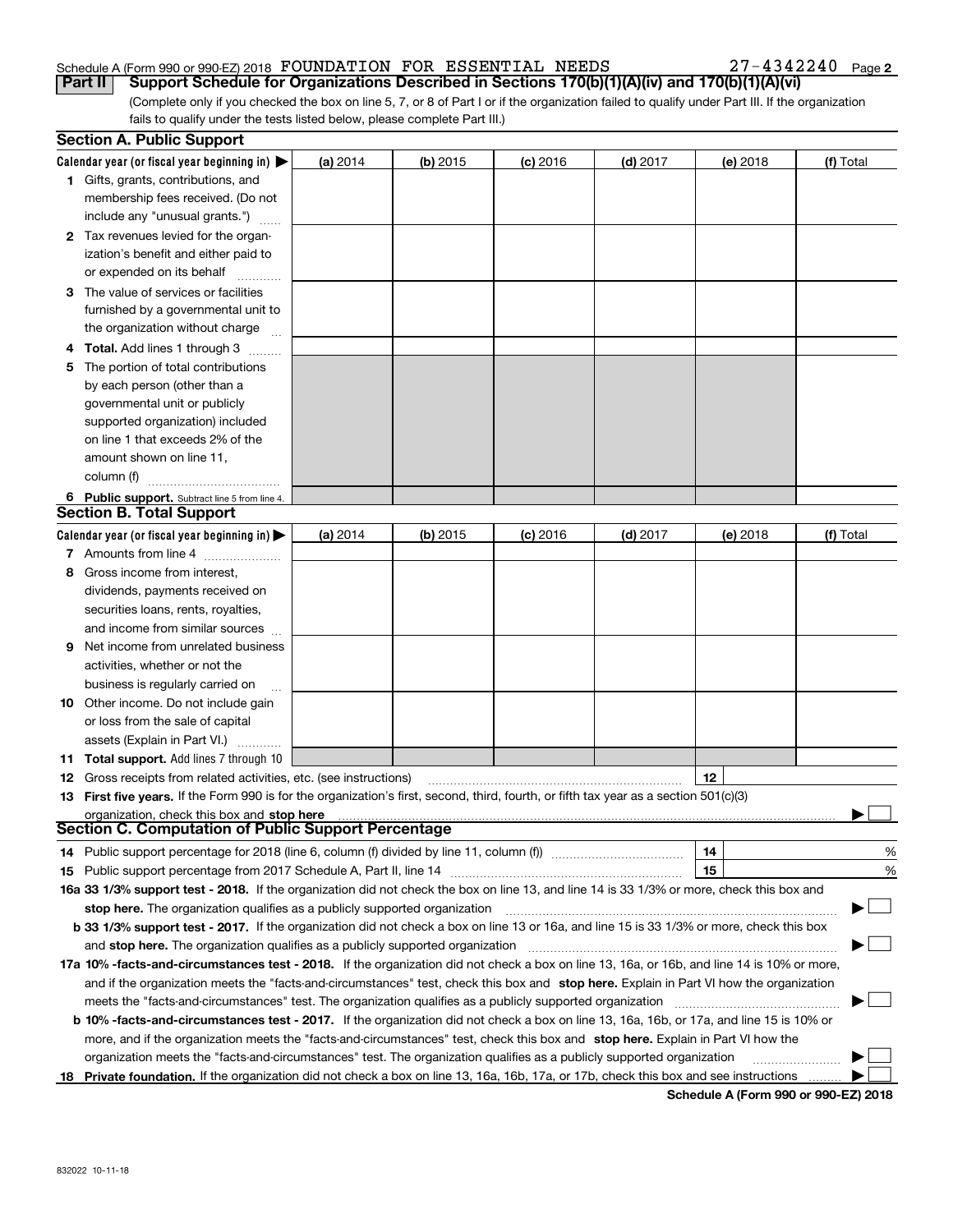### Schedule A (Form 990 or 990-EZ) 2018 Page FOUNDATION FOR ESSENTIAL NEEDS 27-4342240 **Part III** | Support Schedule for Organizations Described in Section 509(a)(2)

(Complete only if you checked the box on line 10 of Part I or if the organization failed to qualify under Part II. If the organization fails to qualify under the tests listed below, please complete Part II.)

|    | <b>Section A. Public Support</b>                                                                                                                                                                                                                                 |          |            |                       |                       |                                           |                                          |
|----|------------------------------------------------------------------------------------------------------------------------------------------------------------------------------------------------------------------------------------------------------------------|----------|------------|-----------------------|-----------------------|-------------------------------------------|------------------------------------------|
|    | Calendar year (or fiscal year beginning in)                                                                                                                                                                                                                      | (a) 2014 | (b) 2015   | $(c)$ 2016            | $(d)$ 2017            | (e) 2018                                  | (f) Total                                |
|    | 1 Gifts, grants, contributions, and                                                                                                                                                                                                                              |          |            |                       |                       |                                           |                                          |
|    | membership fees received. (Do not                                                                                                                                                                                                                                |          |            |                       |                       |                                           |                                          |
|    | include any "unusual grants.")                                                                                                                                                                                                                                   | 58, 210. |            | $105, 064.$ 165, 741. | 133,709.              | 98,974.                                   | 561,698.                                 |
|    | 2 Gross receipts from admissions,<br>merchandise sold or services per-<br>formed, or facilities furnished in<br>any activity that is related to the<br>organization's tax-exempt purpose                                                                         |          |            |                       |                       |                                           |                                          |
|    | 3 Gross receipts from activities that                                                                                                                                                                                                                            |          |            |                       |                       |                                           |                                          |
|    | are not an unrelated trade or bus-<br>iness under section 513                                                                                                                                                                                                    |          |            |                       |                       |                                           |                                          |
|    | 4 Tax revenues levied for the organ-                                                                                                                                                                                                                             |          |            |                       |                       |                                           |                                          |
|    | ization's benefit and either paid to<br>or expended on its behalf                                                                                                                                                                                                |          |            |                       |                       |                                           |                                          |
|    |                                                                                                                                                                                                                                                                  |          |            |                       |                       |                                           |                                          |
|    | 5 The value of services or facilities<br>furnished by a governmental unit to<br>the organization without charge                                                                                                                                                  |          |            |                       |                       |                                           |                                          |
|    | 6 Total. Add lines 1 through 5                                                                                                                                                                                                                                   | 58, 210. | 105,064.   | 165, 741.             | 133,709.              | 98,974.                                   | $\overline{561,698}$ .                   |
|    | 7a Amounts included on lines 1, 2, and<br>3 received from disqualified persons                                                                                                                                                                                   |          |            |                       |                       |                                           | 0.                                       |
|    | <b>b</b> Amounts included on lines 2 and 3 received<br>from other than disqualified persons that<br>exceed the greater of \$5,000 or 1% of the<br>amount on line 13 for the year                                                                                 |          |            |                       |                       |                                           | $0$ .                                    |
|    | c Add lines 7a and 7b                                                                                                                                                                                                                                            |          |            |                       |                       |                                           | 0.                                       |
|    | 8 Public support. (Subtract line 7c from line 6.)                                                                                                                                                                                                                |          |            |                       |                       |                                           | 561,698.                                 |
|    | <b>Section B. Total Support</b>                                                                                                                                                                                                                                  |          |            |                       |                       |                                           |                                          |
|    | Calendar year (or fiscal year beginning in)                                                                                                                                                                                                                      | (a) 2014 | $(b)$ 2015 | $(c)$ 2016            | $(d)$ 2017            | (e) 2018                                  | (f) Total                                |
|    | <b>9</b> Amounts from line 6                                                                                                                                                                                                                                     | 58,210.  | 105,064.   | 165,741.              | 133,709.              | 98,974.                                   | $\overline{561,698}$ .                   |
|    | 10a Gross income from interest,<br>dividends, payments received on<br>securities loans, rents, royalties,<br>and income from similar sources                                                                                                                     | 6,060.   | 7,655.     | 6,019.                | 4,910.                | 10,099.                                   | 34,743.                                  |
|    | <b>b</b> Unrelated business taxable income                                                                                                                                                                                                                       |          |            |                       |                       |                                           |                                          |
|    | (less section 511 taxes) from businesses                                                                                                                                                                                                                         |          |            |                       |                       |                                           |                                          |
|    | acquired after June 30, 1975                                                                                                                                                                                                                                     |          |            |                       |                       |                                           |                                          |
|    | c Add lines 10a and 10b                                                                                                                                                                                                                                          | 6,060.   | 7,655.     | 6,019.                | $\overline{4}$ , 910. | 10,099.                                   | 34,743.                                  |
|    | <b>11</b> Net income from unrelated business<br>activities not included in line 10b,<br>whether or not the business is<br>regularly carried on                                                                                                                   |          |            |                       |                       |                                           |                                          |
|    | <b>12</b> Other income. Do not include gain<br>or loss from the sale of capital<br>assets (Explain in Part VI.)                                                                                                                                                  |          |            |                       |                       |                                           |                                          |
|    | 13 Total support. (Add lines 9, 10c, 11, and 12.)                                                                                                                                                                                                                | 64, 270. |            |                       |                       | $112, 719.$ 171, 760. 138, 619. 109, 073. | 596,441.                                 |
|    | 14 First five years. If the Form 990 is for the organization's first, second, third, fourth, or fifth tax year as a section 501(c)(3) organization,                                                                                                              |          |            |                       |                       |                                           |                                          |
|    | check this box and stop here <b>construction and intervention and stop here</b> check this box and stop here <b>construction</b>                                                                                                                                 |          |            |                       |                       |                                           |                                          |
|    | <b>Section C. Computation of Public Support Percentage</b>                                                                                                                                                                                                       |          |            |                       |                       |                                           |                                          |
|    | 15 Public support percentage for 2018 (line 8, column (f), divided by line 13, column (f))                                                                                                                                                                       |          |            |                       |                       | 15                                        | 94.17<br>%                               |
|    | 16 Public support percentage from 2017 Schedule A, Part III, line 15                                                                                                                                                                                             |          |            |                       |                       | 16                                        | 95.37<br>%                               |
|    | <b>Section D. Computation of Investment Income Percentage</b>                                                                                                                                                                                                    |          |            |                       |                       |                                           |                                          |
|    | 17 Investment income percentage for 2018 (line 10c, column (f), divided by line 13, column (f))                                                                                                                                                                  |          |            |                       |                       | 17                                        | 5.83<br>%                                |
|    | <b>18</b> Investment income percentage from <b>2017</b> Schedule A, Part III, line 17                                                                                                                                                                            |          |            |                       |                       | 18                                        | 4.63<br>%                                |
|    | 19a 33 1/3% support tests - 2018. If the organization did not check the box on line 14, and line 15 is more than 33 1/3%, and line 17 is not                                                                                                                     |          |            |                       |                       |                                           |                                          |
|    | more than 33 1/3%, check this box and stop here. The organization qualifies as a publicly supported organization<br><b>b 33 1/3% support tests - 2017.</b> If the organization did not check a box on line 14 or line 19a, and line 16 is more than 33 1/3%, and |          |            |                       |                       |                                           | $\blacktriangleright$ $\boxed{\text{X}}$ |
|    | line 18 is not more than 33 1/3%, check this box and stop here. The organization qualifies as a publicly supported organization                                                                                                                                  |          |            |                       |                       |                                           |                                          |
| 20 |                                                                                                                                                                                                                                                                  |          |            |                       |                       |                                           |                                          |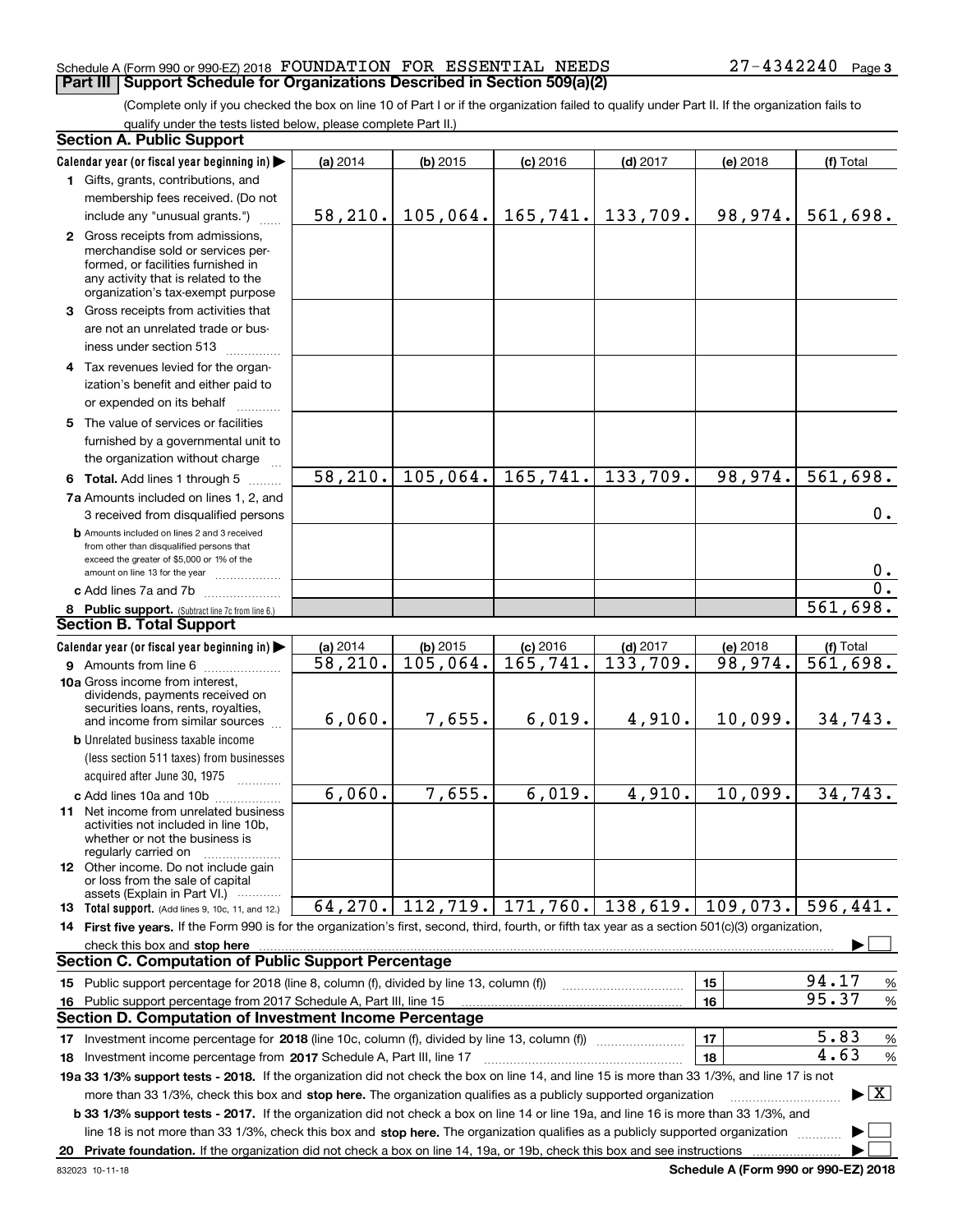## Schedule A (Form 990 or 990-EZ) 2018 Page FOUNDATION FOR ESSENTIAL NEEDS 27-4342240

## **Part IV Supporting Organizations**

(Complete only if you checked a box in line 12 on Part I. If you checked 12a of Part I, complete Sections A and B. If you checked 12b of Part I, complete Sections A and C. If you checked 12c of Part I, complete Sections A, D, and E. If you checked 12d of Part I, complete Sections A and D, and complete Part V.)

## **Section A. All Supporting Organizations**

- **1** Are all of the organization's supported organizations listed by name in the organization's governing documents? If "No," describe in **Part VI** how the supported organizations are designated. If designated by *class or purpose, describe the designation. If historic and continuing relationship, explain.*
- **2** Did the organization have any supported organization that does not have an IRS determination of status under section 509(a)(1) or (2)? If "Yes," explain in Part VI how the organization determined that the supported *organization was described in section 509(a)(1) or (2).*
- **3a** Did the organization have a supported organization described in section 501(c)(4), (5), or (6)? If "Yes," answer *(b) and (c) below.*
- **b** Did the organization confirm that each supported organization qualified under section 501(c)(4), (5), or (6) and satisfied the public support tests under section 509(a)(2)? If "Yes," describe in **Part VI** when and how the *organization made the determination.*
- **c**Did the organization ensure that all support to such organizations was used exclusively for section 170(c)(2)(B) purposes? If "Yes," explain in **Part VI** what controls the organization put in place to ensure such use.
- **4a***If* Was any supported organization not organized in the United States ("foreign supported organization")? *"Yes," and if you checked 12a or 12b in Part I, answer (b) and (c) below.*
- **b** Did the organization have ultimate control and discretion in deciding whether to make grants to the foreign supported organization? If "Yes," describe in **Part VI** how the organization had such control and discretion *despite being controlled or supervised by or in connection with its supported organizations.*
- **c** Did the organization support any foreign supported organization that does not have an IRS determination under sections 501(c)(3) and 509(a)(1) or (2)? If "Yes," explain in **Part VI** what controls the organization used *to ensure that all support to the foreign supported organization was used exclusively for section 170(c)(2)(B) purposes.*
- **5a***If "Yes,"* Did the organization add, substitute, or remove any supported organizations during the tax year? answer (b) and (c) below (if applicable). Also, provide detail in **Part VI,** including (i) the names and EIN *numbers of the supported organizations added, substituted, or removed; (ii) the reasons for each such action; (iii) the authority under the organization's organizing document authorizing such action; and (iv) how the action was accomplished (such as by amendment to the organizing document).*
- **b** Type I or Type II only. Was any added or substituted supported organization part of a class already designated in the organization's organizing document?
- **cSubstitutions only.**  Was the substitution the result of an event beyond the organization's control?
- **6** Did the organization provide support (whether in the form of grants or the provision of services or facilities) to **Part VI.** *If "Yes," provide detail in* support or benefit one or more of the filing organization's supported organizations? anyone other than (i) its supported organizations, (ii) individuals that are part of the charitable class benefited by one or more of its supported organizations, or (iii) other supporting organizations that also
- **7**Did the organization provide a grant, loan, compensation, or other similar payment to a substantial contributor *If "Yes," complete Part I of Schedule L (Form 990 or 990-EZ).* regard to a substantial contributor? (as defined in section 4958(c)(3)(C)), a family member of a substantial contributor, or a 35% controlled entity with
- **8** Did the organization make a loan to a disqualified person (as defined in section 4958) not described in line 7? *If "Yes," complete Part I of Schedule L (Form 990 or 990-EZ).*
- **9a** Was the organization controlled directly or indirectly at any time during the tax year by one or more in section 509(a)(1) or (2))? If "Yes," *provide detail in* <code>Part VI.</code> disqualified persons as defined in section 4946 (other than foundation managers and organizations described
- **b** Did one or more disqualified persons (as defined in line 9a) hold a controlling interest in any entity in which the supporting organization had an interest? If "Yes," provide detail in P**art VI**.
- **c**Did a disqualified person (as defined in line 9a) have an ownership interest in, or derive any personal benefit from, assets in which the supporting organization also had an interest? If "Yes," provide detail in P**art VI.**
- **10a** Was the organization subject to the excess business holdings rules of section 4943 because of section supporting organizations)? If "Yes," answer 10b below. 4943(f) (regarding certain Type II supporting organizations, and all Type III non-functionally integrated
- **b** Did the organization have any excess business holdings in the tax year? (Use Schedule C, Form 4720, to *determine whether the organization had excess business holdings.)*

**YesNo**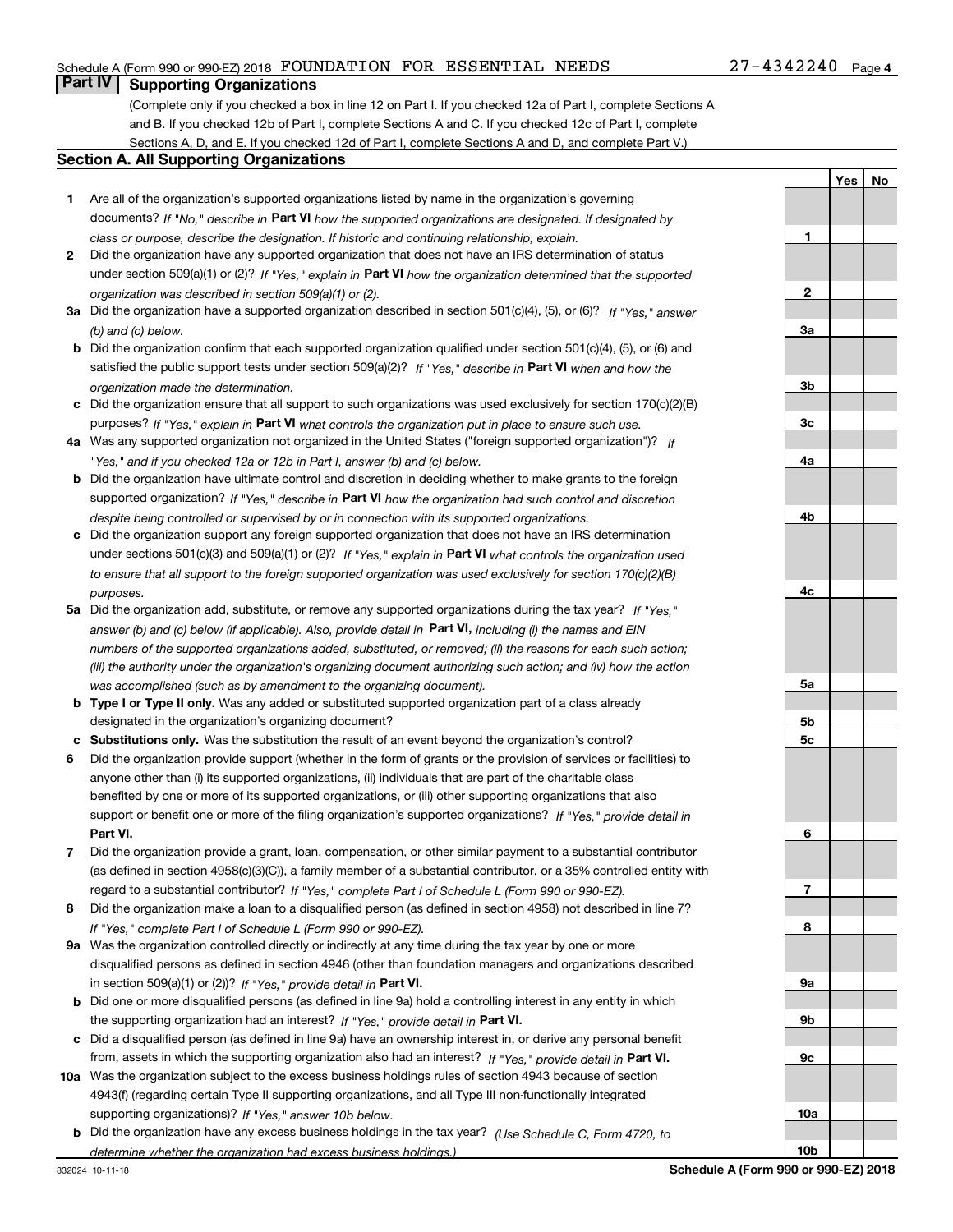## Schedule A (Form 990 or 990-EZ) 2018 Page FOUNDATION FOR ESSENTIAL NEEDS 27-4342240**Part IV Supporting Organizations** *(continued)*

|              |                                                                                                                                                                                                                                            |                 | Yes | No |
|--------------|--------------------------------------------------------------------------------------------------------------------------------------------------------------------------------------------------------------------------------------------|-----------------|-----|----|
| 11           | Has the organization accepted a gift or contribution from any of the following persons?                                                                                                                                                    |                 |     |    |
|              | a A person who directly or indirectly controls, either alone or together with persons described in (b) and (c)                                                                                                                             |                 |     |    |
|              | below, the governing body of a supported organization?                                                                                                                                                                                     | 11a             |     |    |
|              | <b>b</b> A family member of a person described in (a) above?                                                                                                                                                                               | 11 <sub>b</sub> |     |    |
|              | c A 35% controlled entity of a person described in (a) or (b) above? If "Yes" to a, b, or c, provide detail in Part VI.                                                                                                                    | 11c             |     |    |
|              | <b>Section B. Type I Supporting Organizations</b>                                                                                                                                                                                          |                 |     |    |
|              |                                                                                                                                                                                                                                            |                 | Yes | No |
| 1            | Did the directors, trustees, or membership of one or more supported organizations have the power to                                                                                                                                        |                 |     |    |
|              | regularly appoint or elect at least a majority of the organization's directors or trustees at all times during the                                                                                                                         |                 |     |    |
|              | tax year? If "No," describe in Part VI how the supported organization(s) effectively operated, supervised, or                                                                                                                              |                 |     |    |
|              | controlled the organization's activities. If the organization had more than one supported organization,                                                                                                                                    |                 |     |    |
|              | describe how the powers to appoint and/or remove directors or trustees were allocated among the supported                                                                                                                                  |                 |     |    |
|              | organizations and what conditions or restrictions, if any, applied to such powers during the tax year.                                                                                                                                     | 1               |     |    |
| 2            | Did the organization operate for the benefit of any supported organization other than the supported                                                                                                                                        |                 |     |    |
|              | organization(s) that operated, supervised, or controlled the supporting organization? If "Yes," explain in                                                                                                                                 |                 |     |    |
|              | Part VI how providing such benefit carried out the purposes of the supported organization(s) that operated,                                                                                                                                |                 |     |    |
|              | supervised, or controlled the supporting organization.                                                                                                                                                                                     | $\mathbf{2}$    |     |    |
|              | <b>Section C. Type II Supporting Organizations</b>                                                                                                                                                                                         |                 |     |    |
|              |                                                                                                                                                                                                                                            |                 | Yes | No |
| 1            | Were a majority of the organization's directors or trustees during the tax year also a majority of the directors                                                                                                                           |                 |     |    |
|              | or trustees of each of the organization's supported organization(s)? If "No," describe in Part VI how control                                                                                                                              |                 |     |    |
|              | or management of the supporting organization was vested in the same persons that controlled or managed                                                                                                                                     |                 |     |    |
|              | the supported organization(s).<br><b>Section D. All Type III Supporting Organizations</b>                                                                                                                                                  |                 |     |    |
|              |                                                                                                                                                                                                                                            |                 |     |    |
|              |                                                                                                                                                                                                                                            |                 | Yes | No |
| 1            | Did the organization provide to each of its supported organizations, by the last day of the fifth month of the                                                                                                                             |                 |     |    |
|              | organization's tax year, (i) a written notice describing the type and amount of support provided during the prior tax                                                                                                                      |                 |     |    |
|              | year, (ii) a copy of the Form 990 that was most recently filed as of the date of notification, and (iii) copies of the<br>organization's governing documents in effect on the date of notification, to the extent not previously provided? | 1               |     |    |
| $\mathbf{2}$ | Were any of the organization's officers, directors, or trustees either (i) appointed or elected by the supported                                                                                                                           |                 |     |    |
|              | organization(s) or (ii) serving on the governing body of a supported organization? If "No," explain in Part VI how                                                                                                                         |                 |     |    |
|              | the organization maintained a close and continuous working relationship with the supported organization(s).                                                                                                                                | $\mathbf{2}$    |     |    |
| 3            | By reason of the relationship described in (2), did the organization's supported organizations have a                                                                                                                                      |                 |     |    |
|              | significant voice in the organization's investment policies and in directing the use of the organization's                                                                                                                                 |                 |     |    |
|              | income or assets at all times during the tax year? If "Yes," describe in Part VI the role the organization's                                                                                                                               |                 |     |    |
|              | supported organizations played in this regard.                                                                                                                                                                                             | 3               |     |    |
|              | Section E. Type III Functionally Integrated Supporting Organizations                                                                                                                                                                       |                 |     |    |
| 1            | Check the box next to the method that the organization used to satisfy the Integral Part Test during the year (see instructions).                                                                                                          |                 |     |    |
| a            | The organization satisfied the Activities Test. Complete line 2 below.                                                                                                                                                                     |                 |     |    |
| b            | The organization is the parent of each of its supported organizations. Complete line 3 below.                                                                                                                                              |                 |     |    |
| c            | The organization supported a governmental entity. Describe in Part VI how you supported a government entity (see instructions).                                                                                                            |                 |     |    |
| 2            | Activities Test. Answer (a) and (b) below.                                                                                                                                                                                                 |                 | Yes | No |
| а            | Did substantially all of the organization's activities during the tax year directly further the exempt purposes of                                                                                                                         |                 |     |    |
|              | the supported organization(s) to which the organization was responsive? If "Yes," then in Part VI identify                                                                                                                                 |                 |     |    |
|              | those supported organizations and explain how these activities directly furthered their exempt purposes,                                                                                                                                   |                 |     |    |
|              | how the organization was responsive to those supported organizations, and how the organization determined                                                                                                                                  |                 |     |    |
|              | that these activities constituted substantially all of its activities.                                                                                                                                                                     | 2a              |     |    |
|              | <b>b</b> Did the activities described in (a) constitute activities that, but for the organization's involvement, one or more                                                                                                               |                 |     |    |
|              | of the organization's supported organization(s) would have been engaged in? If "Yes," explain in Part VI the                                                                                                                               |                 |     |    |
|              | reasons for the organization's position that its supported organization(s) would have engaged in these                                                                                                                                     |                 |     |    |
|              | activities but for the organization's involvement.                                                                                                                                                                                         | 2b              |     |    |
| з            | Parent of Supported Organizations. Answer (a) and (b) below.                                                                                                                                                                               |                 |     |    |
|              | a Did the organization have the power to regularly appoint or elect a majority of the officers, directors, or                                                                                                                              |                 |     |    |
|              | trustees of each of the supported organizations? Provide details in Part VI.                                                                                                                                                               | За              |     |    |
|              | <b>b</b> Did the organization exercise a substantial degree of direction over the policies, programs, and activities of each                                                                                                               |                 |     |    |
|              | of its supported organizations? If "Yes." describe in Part VI the role played by the organization in this regard.                                                                                                                          | 3b              |     |    |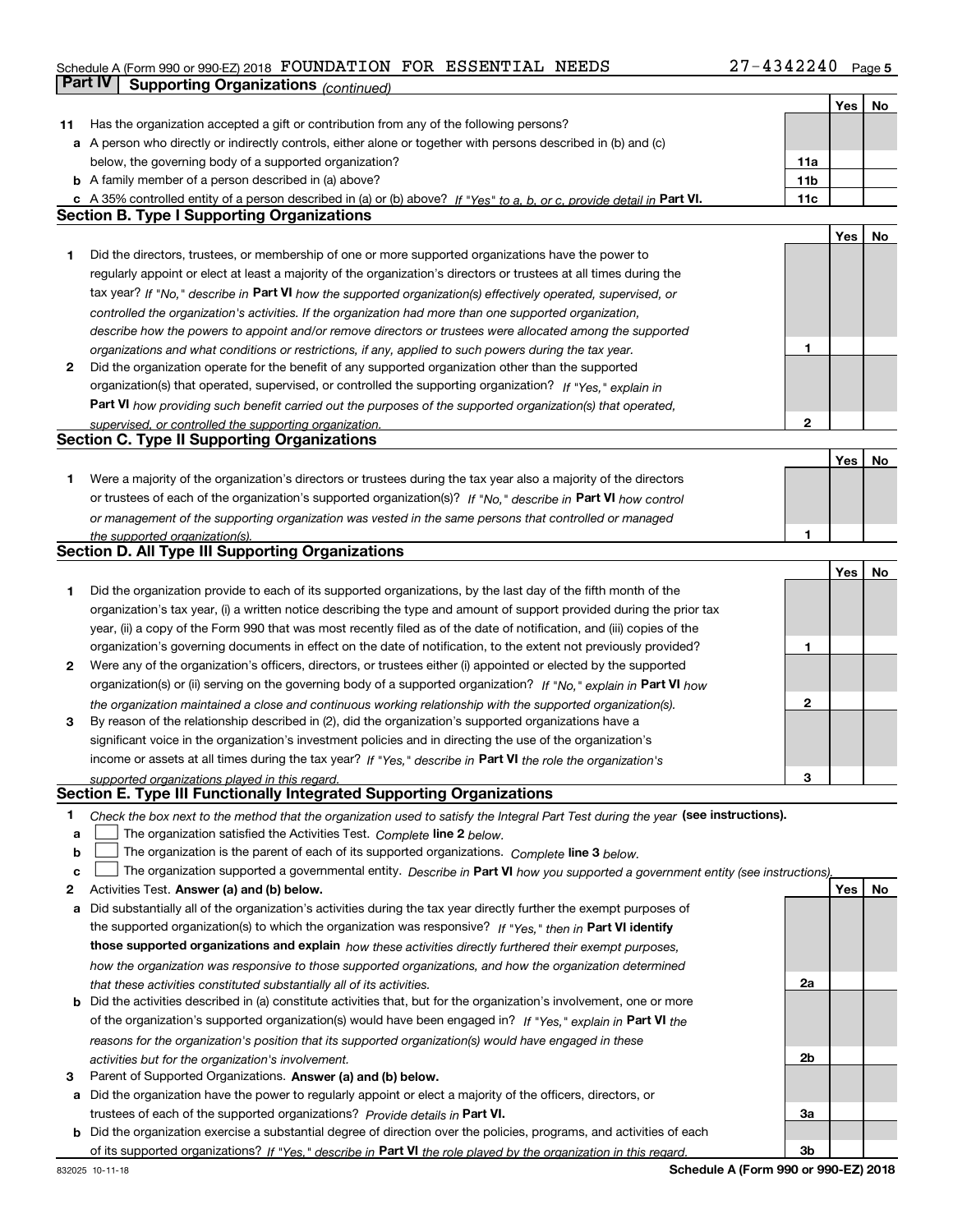## Schedule A (Form 990 or 990-EZ) 2018 Page FOUNDATION FOR ESSENTIAL NEEDS 27-4342240**Part V Type III Non-Functionally Integrated 509(a)(3) Supporting Organizations**

#### **SEP 10. See instructions.** All antegral Part Test as a qualifying trust on Nov. 20, 1970 (explain in Part VI.) See instructions. All other Type III non-functionally integrated supporting organizations must complete Sections A through E.  $\overline{\phantom{0}}$

|              | Section A - Adjusted Net Income                                              |                | (A) Prior Year | (B) Current Year<br>(optional) |
|--------------|------------------------------------------------------------------------------|----------------|----------------|--------------------------------|
| 1            | Net short-term capital gain                                                  | 1              |                |                                |
| 2            | Recoveries of prior-year distributions                                       | $\overline{2}$ |                |                                |
| 3            | Other gross income (see instructions)                                        | 3              |                |                                |
| 4            | Add lines 1 through 3                                                        | 4              |                |                                |
| 5            | Depreciation and depletion                                                   | 5              |                |                                |
| 6            | Portion of operating expenses paid or incurred for production or             |                |                |                                |
|              | collection of gross income or for management, conservation, or               |                |                |                                |
|              | maintenance of property held for production of income (see instructions)     | 6              |                |                                |
| 7            | Other expenses (see instructions)                                            | $\overline{7}$ |                |                                |
| 8            | Adjusted Net Income (subtract lines 5, 6, and 7 from line 4)                 | 8              |                |                                |
|              | <b>Section B - Minimum Asset Amount</b>                                      |                | (A) Prior Year | (B) Current Year<br>(optional) |
| 1.           | Aggregate fair market value of all non-exempt-use assets (see                |                |                |                                |
|              | instructions for short tax year or assets held for part of year):            |                |                |                                |
|              | <b>a</b> Average monthly value of securities                                 | 1a             |                |                                |
|              | <b>b</b> Average monthly cash balances                                       | 1 <sub>b</sub> |                |                                |
|              | c Fair market value of other non-exempt-use assets                           | 1c             |                |                                |
|              | d Total (add lines 1a, 1b, and 1c)                                           | 1d             |                |                                |
|              | <b>e</b> Discount claimed for blockage or other                              |                |                |                                |
|              | factors (explain in detail in Part VI):                                      |                |                |                                |
| $\mathbf{2}$ | Acquisition indebtedness applicable to non-exempt-use assets                 | 2              |                |                                |
| 3            | Subtract line 2 from line 1d                                                 | 3              |                |                                |
| 4            | Cash deemed held for exempt use. Enter 1-1/2% of line 3 (for greater amount, |                |                |                                |
|              | see instructions)                                                            | 4              |                |                                |
| 5            | Net value of non-exempt-use assets (subtract line 4 from line 3)             | 5              |                |                                |
| 6            | Multiply line 5 by .035                                                      | 6              |                |                                |
| 7            | Recoveries of prior-year distributions                                       | $\overline{7}$ |                |                                |
| 8            | Minimum Asset Amount (add line 7 to line 6)                                  | 8              |                |                                |
|              | Section C - Distributable Amount                                             |                |                | <b>Current Year</b>            |
| $\mathbf{1}$ | Adjusted net income for prior year (from Section A, line 8, Column A)        | 1              |                |                                |
| $\mathbf{2}$ | Enter 85% of line 1                                                          | $\overline{2}$ |                |                                |
| З            | Minimum asset amount for prior year (from Section B, line 8, Column A)       | 3              |                |                                |
| 4            | Enter greater of line 2 or line 3                                            | 4              |                |                                |
| 5            | Income tax imposed in prior year                                             | 5              |                |                                |
| 6            | <b>Distributable Amount.</b> Subtract line 5 from line 4, unless subject to  |                |                |                                |
|              | emergency temporary reduction (see instructions)                             | 6              |                |                                |

**7**Check here if the current year is the organization's first as a non-functionally integrated Type III supporting organization (see instructions).

**Schedule A (Form 990 or 990-EZ) 2018**

**1**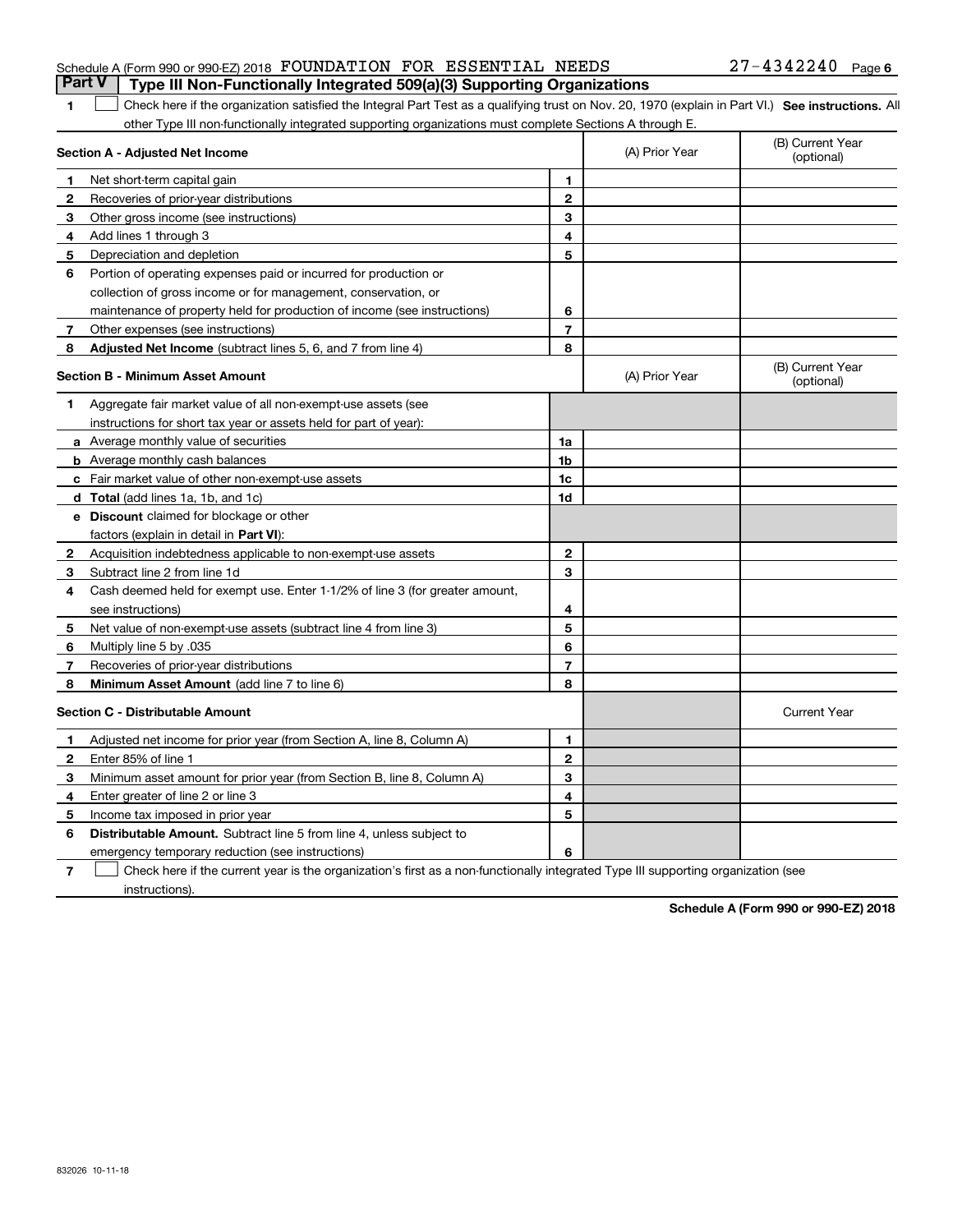## Schedule A (Form 990 or 990-EZ) 2018 Page FOUNDATION FOR ESSENTIAL NEEDS 27-4342240

|    | <b>Current Year</b><br><b>Section D - Distributions</b>                                    |                             |                                       |                                         |  |  |  |
|----|--------------------------------------------------------------------------------------------|-----------------------------|---------------------------------------|-----------------------------------------|--|--|--|
| 1  | Amounts paid to supported organizations to accomplish exempt purposes                      |                             |                                       |                                         |  |  |  |
| 2  | Amounts paid to perform activity that directly furthers exempt purposes of supported       |                             |                                       |                                         |  |  |  |
|    | organizations, in excess of income from activity                                           |                             |                                       |                                         |  |  |  |
| з  | Administrative expenses paid to accomplish exempt purposes of supported organizations      |                             |                                       |                                         |  |  |  |
| 4  | Amounts paid to acquire exempt-use assets                                                  |                             |                                       |                                         |  |  |  |
| 5  | Qualified set-aside amounts (prior IRS approval required)                                  |                             |                                       |                                         |  |  |  |
| 6  | Other distributions (describe in Part VI). See instructions.                               |                             |                                       |                                         |  |  |  |
| 7  | Total annual distributions. Add lines 1 through 6.                                         |                             |                                       |                                         |  |  |  |
| 8  | Distributions to attentive supported organizations to which the organization is responsive |                             |                                       |                                         |  |  |  |
|    | (provide details in Part VI). See instructions.                                            |                             |                                       |                                         |  |  |  |
| 9  | Distributable amount for 2018 from Section C, line 6                                       |                             |                                       |                                         |  |  |  |
| 10 | Line 8 amount divided by line 9 amount                                                     |                             |                                       |                                         |  |  |  |
|    |                                                                                            | (i)                         | (iii)                                 | (iii)                                   |  |  |  |
|    | <b>Section E - Distribution Allocations</b> (see instructions)                             | <b>Excess Distributions</b> | <b>Underdistributions</b><br>Pre-2018 | <b>Distributable</b><br>Amount for 2018 |  |  |  |
| 1  | Distributable amount for 2018 from Section C, line 6                                       |                             |                                       |                                         |  |  |  |
| 2  | Underdistributions, if any, for years prior to 2018 (reason-                               |                             |                                       |                                         |  |  |  |
|    | able cause required- explain in Part VI). See instructions.                                |                             |                                       |                                         |  |  |  |
| з  | Excess distributions carryover, if any, to 2018                                            |                             |                                       |                                         |  |  |  |
|    | <b>a</b> From 2013                                                                         |                             |                                       |                                         |  |  |  |
|    | <b>b</b> From 2014                                                                         |                             |                                       |                                         |  |  |  |
|    | $c$ From 2015                                                                              |                             |                                       |                                         |  |  |  |
|    | <b>d</b> From 2016                                                                         |                             |                                       |                                         |  |  |  |
|    | e From 2017                                                                                |                             |                                       |                                         |  |  |  |
|    | Total of lines 3a through e                                                                |                             |                                       |                                         |  |  |  |
|    | <b>g</b> Applied to underdistributions of prior years                                      |                             |                                       |                                         |  |  |  |
|    | <b>h</b> Applied to 2018 distributable amount                                              |                             |                                       |                                         |  |  |  |
|    | Carryover from 2013 not applied (see instructions)                                         |                             |                                       |                                         |  |  |  |
|    | Remainder. Subtract lines 3g, 3h, and 3i from 3f.                                          |                             |                                       |                                         |  |  |  |
| 4  | Distributions for 2018 from Section D,                                                     |                             |                                       |                                         |  |  |  |
|    | line $7:$                                                                                  |                             |                                       |                                         |  |  |  |
|    | <b>a</b> Applied to underdistributions of prior years                                      |                             |                                       |                                         |  |  |  |
|    | <b>b</b> Applied to 2018 distributable amount                                              |                             |                                       |                                         |  |  |  |
| c  | Remainder. Subtract lines 4a and 4b from 4.                                                |                             |                                       |                                         |  |  |  |
| 5  | Remaining underdistributions for years prior to 2018, if                                   |                             |                                       |                                         |  |  |  |
|    | any. Subtract lines 3g and 4a from line 2. For result greater                              |                             |                                       |                                         |  |  |  |
|    | than zero, explain in Part VI. See instructions.                                           |                             |                                       |                                         |  |  |  |
| 6  | Remaining underdistributions for 2018. Subtract lines 3h                                   |                             |                                       |                                         |  |  |  |
|    | and 4b from line 1. For result greater than zero, explain in                               |                             |                                       |                                         |  |  |  |
|    | Part VI. See instructions.                                                                 |                             |                                       |                                         |  |  |  |
| 7  | Excess distributions carryover to 2019. Add lines 3j                                       |                             |                                       |                                         |  |  |  |
|    | and 4c.                                                                                    |                             |                                       |                                         |  |  |  |
| 8  | Breakdown of line 7:                                                                       |                             |                                       |                                         |  |  |  |
|    | a Excess from 2014                                                                         |                             |                                       |                                         |  |  |  |
|    | <b>b</b> Excess from 2015                                                                  |                             |                                       |                                         |  |  |  |
|    | c Excess from 2016                                                                         |                             |                                       |                                         |  |  |  |
|    | d Excess from 2017                                                                         |                             |                                       |                                         |  |  |  |
|    | e Excess from 2018                                                                         |                             |                                       |                                         |  |  |  |

**Schedule A (Form 990 or 990-EZ) 2018**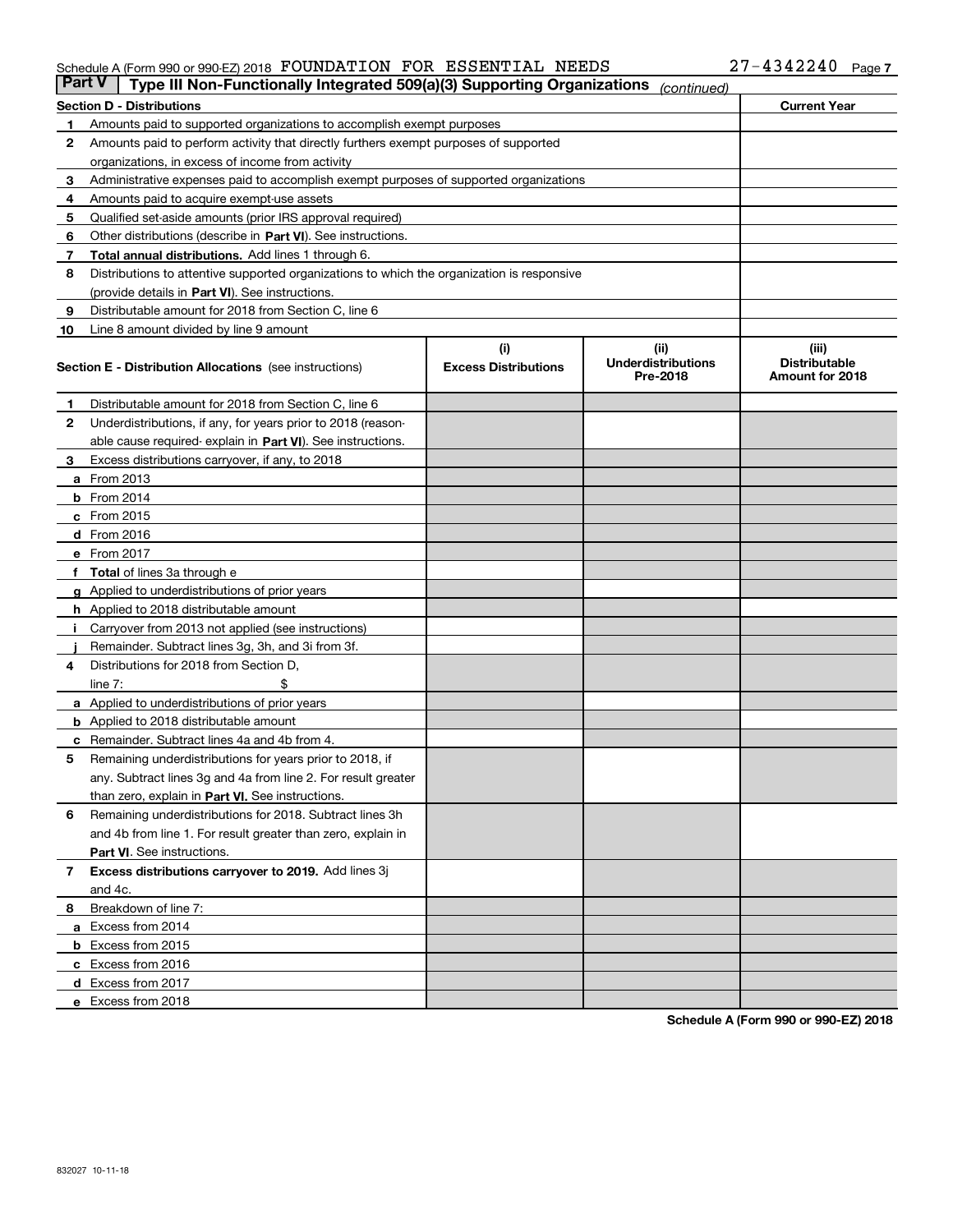|                | Schedule A (Form 990 or 990-EZ) 2018 FOUNDATION FOR ESSENTIAL NEEDS |  |  | $27 - 4342240$ Page 8                                                                                                                                                                                                                                                                                                                                                                                                                                                                                                                                                |  |
|----------------|---------------------------------------------------------------------|--|--|----------------------------------------------------------------------------------------------------------------------------------------------------------------------------------------------------------------------------------------------------------------------------------------------------------------------------------------------------------------------------------------------------------------------------------------------------------------------------------------------------------------------------------------------------------------------|--|
| <b>Part VI</b> | (See instructions.)                                                 |  |  | Supplemental Information. Provide the explanations required by Part II, line 10; Part II, line 17a or 17b; Part III, line 12;<br>Part IV, Section A, lines 1, 2, 3b, 3c, 4b, 4c, 5a, 6, 9a, 9b, 9c, 11a, 11b, and 11c; Part IV, Section B, lines 1 and 2; Part IV, Section C,<br>line 1; Part IV, Section D, lines 2 and 3; Part IV, Section E, lines 1c, 2a, 2b, 3a, and 3b; Part V, line 1; Part V, Section B, line 1e; Part V,<br>Section D, lines 5, 6, and 8; and Part V, Section E, lines 2, 5, and 6. Also complete this part for any additional information. |  |
|                |                                                                     |  |  |                                                                                                                                                                                                                                                                                                                                                                                                                                                                                                                                                                      |  |
|                |                                                                     |  |  |                                                                                                                                                                                                                                                                                                                                                                                                                                                                                                                                                                      |  |
|                |                                                                     |  |  |                                                                                                                                                                                                                                                                                                                                                                                                                                                                                                                                                                      |  |
|                |                                                                     |  |  |                                                                                                                                                                                                                                                                                                                                                                                                                                                                                                                                                                      |  |
|                |                                                                     |  |  |                                                                                                                                                                                                                                                                                                                                                                                                                                                                                                                                                                      |  |
|                |                                                                     |  |  |                                                                                                                                                                                                                                                                                                                                                                                                                                                                                                                                                                      |  |
|                |                                                                     |  |  |                                                                                                                                                                                                                                                                                                                                                                                                                                                                                                                                                                      |  |
|                |                                                                     |  |  |                                                                                                                                                                                                                                                                                                                                                                                                                                                                                                                                                                      |  |
|                |                                                                     |  |  |                                                                                                                                                                                                                                                                                                                                                                                                                                                                                                                                                                      |  |
|                |                                                                     |  |  |                                                                                                                                                                                                                                                                                                                                                                                                                                                                                                                                                                      |  |
|                |                                                                     |  |  |                                                                                                                                                                                                                                                                                                                                                                                                                                                                                                                                                                      |  |
|                |                                                                     |  |  |                                                                                                                                                                                                                                                                                                                                                                                                                                                                                                                                                                      |  |
|                |                                                                     |  |  |                                                                                                                                                                                                                                                                                                                                                                                                                                                                                                                                                                      |  |
|                |                                                                     |  |  |                                                                                                                                                                                                                                                                                                                                                                                                                                                                                                                                                                      |  |
|                |                                                                     |  |  |                                                                                                                                                                                                                                                                                                                                                                                                                                                                                                                                                                      |  |
|                |                                                                     |  |  |                                                                                                                                                                                                                                                                                                                                                                                                                                                                                                                                                                      |  |
|                |                                                                     |  |  |                                                                                                                                                                                                                                                                                                                                                                                                                                                                                                                                                                      |  |
|                |                                                                     |  |  |                                                                                                                                                                                                                                                                                                                                                                                                                                                                                                                                                                      |  |
|                |                                                                     |  |  |                                                                                                                                                                                                                                                                                                                                                                                                                                                                                                                                                                      |  |
|                |                                                                     |  |  |                                                                                                                                                                                                                                                                                                                                                                                                                                                                                                                                                                      |  |
|                |                                                                     |  |  |                                                                                                                                                                                                                                                                                                                                                                                                                                                                                                                                                                      |  |
|                |                                                                     |  |  |                                                                                                                                                                                                                                                                                                                                                                                                                                                                                                                                                                      |  |
|                |                                                                     |  |  |                                                                                                                                                                                                                                                                                                                                                                                                                                                                                                                                                                      |  |
|                |                                                                     |  |  |                                                                                                                                                                                                                                                                                                                                                                                                                                                                                                                                                                      |  |
|                |                                                                     |  |  |                                                                                                                                                                                                                                                                                                                                                                                                                                                                                                                                                                      |  |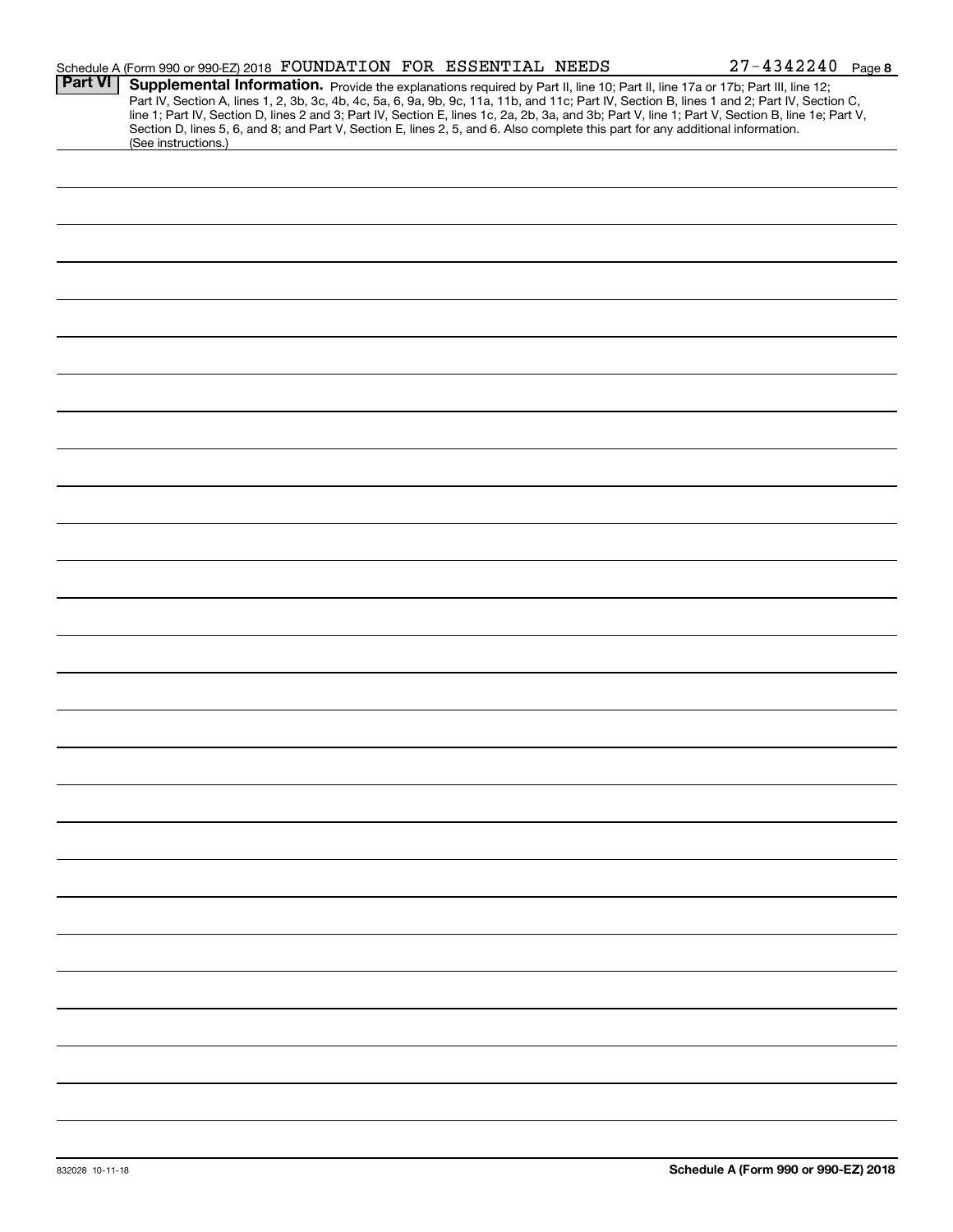**(Form 990 or 990-EZ)**

Department of the Treasury Internal Revenue Service Name of the organization

#### OMB No. 1545-0047 **Complete to provide information for responses to specific questions on Form 990 or 990-EZ or to provide any additional information. SCHEDULE O Supplemental Information to Form 990 or 990-EZ**

**| Attach to Form 990 or 990-EZ. | Go to www.irs.gov/Form990 for the latest information.**

**Open to Public InspectionEmployer identification number 2018**

FOUNDATION FOR ESSENTIAL NEEDS 27-4342240

## FORM 990-EZ, PART I, LINE 4, OTHER INVESTMENT INCOME:

DESCRIPTION OF PROPERTY: AMOUNT:

INTEREST INCOME 14.

DIVIDEND INCOME 10,085.

TOTAL INCLUDED ON FORM 990-EZ, LINE 4 10,099.

FORM 990-EZ, PART I, LINE 10, GRANTS AND SIMILAR AMOUNTS PAID:

## ACTIVITY CLASSIFICATION:

GRANTEE NAME: SABATHANI COMMUNITY FOOD SHELF

GRANTEE ADDRESS: 310 E 38TH ST MINNEAPOLIS, MN 55409

PROPERTY DESCRIPTION: CASH DONATION

AMOUNT GIVEN: 10,000.

ACTIVITY CLASSIFICATION:

GRANTEE NAME: GRANTS LESS THAN \$5000

PROPERTY DESCRIPTION: CASH DONATION

AMOUNT GIVEN: 12,086.

TOTAL INCLUDED ON FORM 990-EZ, LINE 10 22,086.

FORM 990-EZ, PART I, LINE 16, OTHER EXPENSES:

| DESCRIPTION OF OTHER EXPENSES: | AMOUNT:                                                                                                             |
|--------------------------------|---------------------------------------------------------------------------------------------------------------------|
| MARKETING AND PRINTING         | 11,533.                                                                                                             |
| OFFICE EXPENSES                | 927.                                                                                                                |
| INSURANCE                      | 1,443.                                                                                                              |
| INVESTMENT EXPENSES            | 3,152.<br>$\alpha$ i $\alpha$ / $\alpha$ $\alpha\alpha$ $\alpha\alpha$ $\alpha\alpha$ $\alpha\alpha$ $\alpha\alpha$ |

832211 10-10-18 LHA For Paperwork Reduction Act Notice, see the Instructions for Form 990 or 990-EZ. Schedule O (Form 990 or 990-EZ) (2018)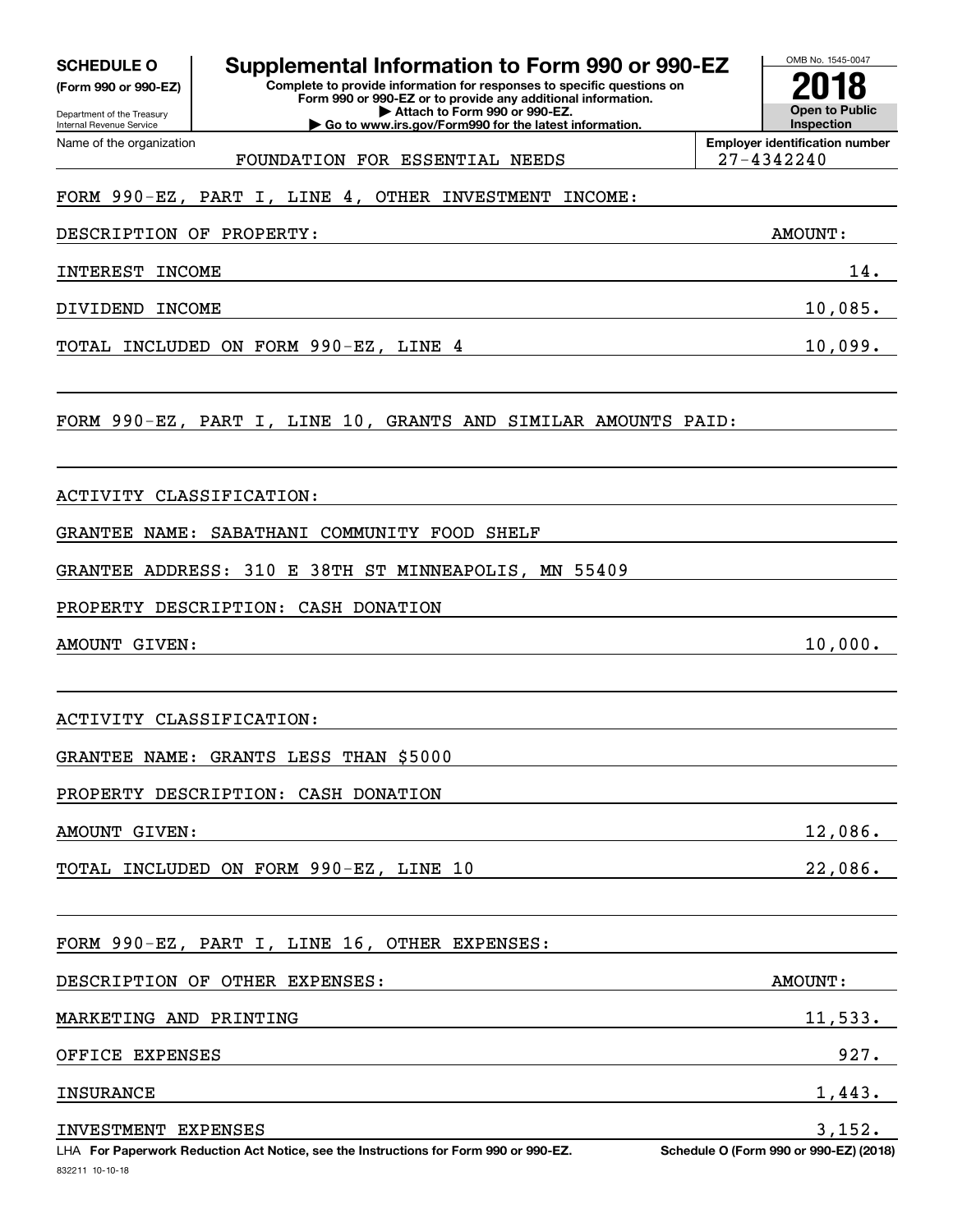| Schedule O (Form 990 or 990-EZ) (2018)                                     | Page 2                                              |
|----------------------------------------------------------------------------|-----------------------------------------------------|
| Name of the organization<br>FOUNDATION FOR ESSENTIAL NEEDS                 | <b>Employer identification number</b><br>27-4342240 |
| MEETINGS AND EVENTS                                                        | 1,615.                                              |
| <b>MISCELLANEOUS</b>                                                       | 736.                                                |
| TRAINING                                                                   | 228.                                                |
| DEVELOPMENT                                                                | 6,113.                                              |
| DIRECT PROGRAM COMMUNICATIONS                                              | 3,111.                                              |
| TOTAL TO FORM 990-EZ, LINE 16                                              | 28,858.                                             |
| FORM 990-EZ, PART I, LINE 20, CHANGES IN NET ASSETS:                       |                                                     |
| CHANGES IN NET ASSETS OR FUND BALANCES:                                    | <b>AMOUNT :</b>                                     |
| UNREALIZED LOSS ON INVESTMENTS                                             | $-28,458.$                                          |
| FORM 990-EZ, PART II, LINE 24, OTHER ASSETS:                               |                                                     |
| DESCRIPTION<br>BEG. OF YEAR                                                | END OF YEAR                                         |
| DONATION RECEIVABLES                                                       | 10,825.<br>$0$ .                                    |
| <b>INVESTMENTS</b>                                                         | $190,586.$ 199,061.                                 |
| TOTAL TO FORM 990-EZ, LINE 24                                              | 201,411. 199,061.                                   |
| FORM 990-EZ, PART II, LINE 26, OTHER LIABILITIES:                          |                                                     |
| DESCRIPTION                                                                | BEG. OF YEAR END OF YEAR                            |
| ACCOUNTS PAYABLE                                                           | 0.<br>1,447.                                        |
| FORM 990-EZ, PART III, PRIMARY EXEMPT PURPOSE - THE FOUNDATON IS ORGANIZED |                                                     |
| AND OPERATED EXCLUSIVELY FOR CHARITABLE PURPOSES, AND IN CONNECTION        |                                                     |
| THEREWITH, TO SUPPORT THE INFRASTRUCTURE OF COMMUNITY BASIC NEEDS          |                                                     |
| ORGANIZATIONS IN THE STATE OF MINNESOTA.                                   |                                                     |
| FORM 990-EZ, PART V, INFORMATION REGARDING PERSONAL BENEFIT CONTRACTS:     |                                                     |

832212 10-10-18 **Schedule O (Form 990 or 990-EZ) (2018)** THE ORGANIZATION DID NOT, DURING THE YEAR, RECEIVE ANY FUNDS, DIRECTLY,